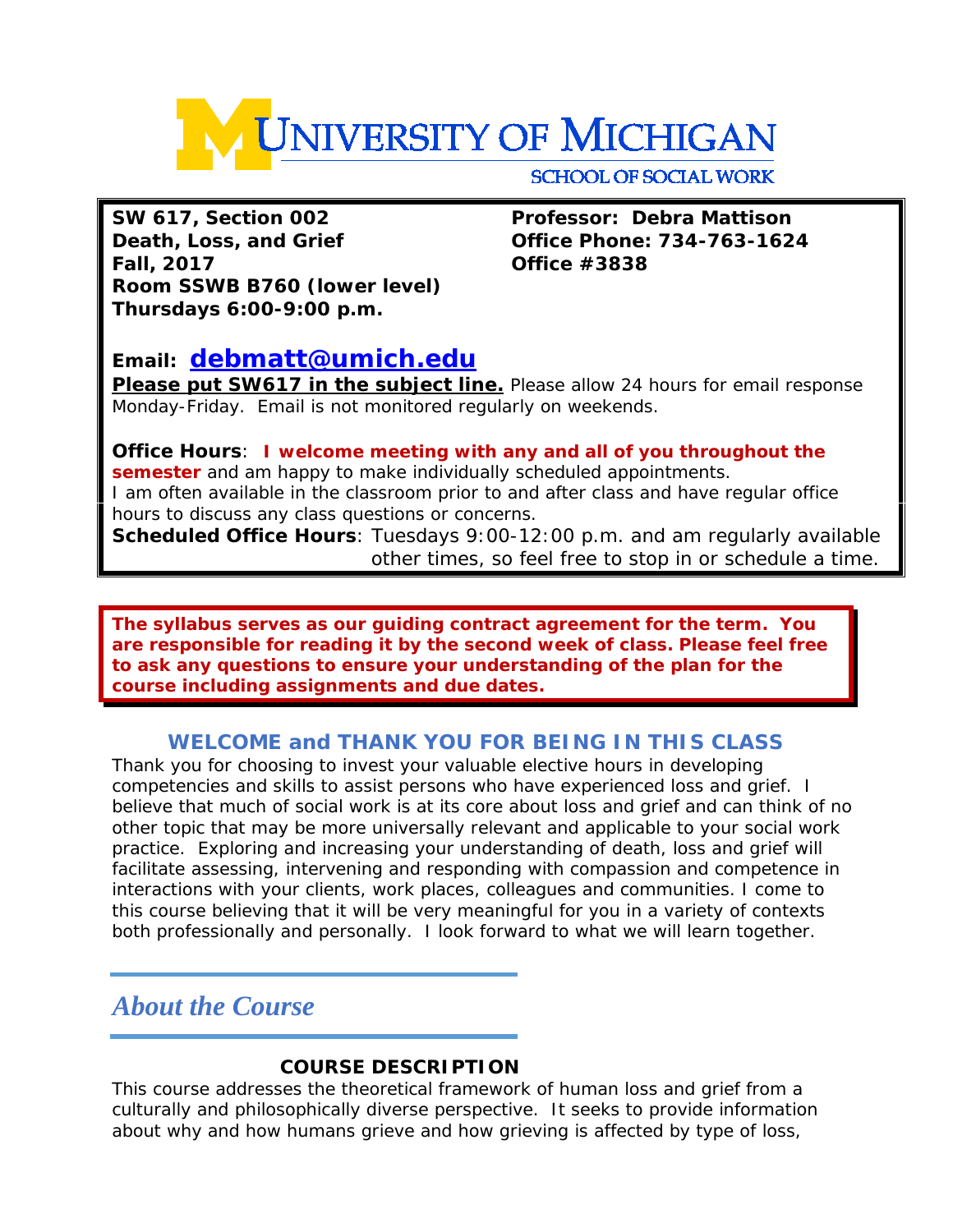socioeconomic and cultural factors, individual personality and family functioning. Attention is given to life span development and the meaning of death and loss at different ages. Various types of loss are discussed from an individual, family and socio/cultural perspective. The importance of understanding trauma and its relationship to grief and loss will be addressed. Coping and resiliency in loss are explored, emphasizing the diversity of human response and focusing on the significance of social groups in integrating loss. The formation and practice of rituals, and diversity in religious and spiritual experience as a component of coping with loss will be discussed.

### **While some interpersonal practice methods will be addressed, this course is NOT designated by the School of Social Work as a methods class.**

# **COURSE OBJECTIVES**

Upon completion of the course, students will be able to:

- 1. Understand the implications for practice and policy of the changing patterns of death/dying in the U.S., regarding socioeconomic status, age, gender, and cultural/ethnic patterns.
- 2. Understand the different meanings of loss and the impact of loss on those grieving, caregivers, and larger social groups.
- 3. Identify and describe responses and reactions of the various caregivers (including social workers) to death and loss and the impact of these reactions on client systems.
- 4. Demonstrate increased awareness of the medical ethical issues in death and dying.
- 5. Summarize the different theoretical models for understanding bereavement and grieving.
- 6. Identify the practical issues and problems that arise for individuals and families following a death or major loss in the family and the significance of social groups in bereavement.
- 7. Examine the variables impacting mourning (e.g. ability, age, class, culture, ethnicity, family structure, gender (including gender identity and gender expression), marital status, national origin, race, religion or spirituality, sex, and sexual orientation) in the experience and expression of grief for the family and/or person facing death and bereavement.
- 8. Discuss the ways in which violence affects the experience of death or loss, and the impact of layered loss when continually exposed to loss or violence.
- 9. Identify post-traumatic stress disorder.
- 10. Discuss dominant themes of complicated mourning, including multiple losses, traumatized loss; disenfranchised and stigmatized loss, cultural genocide, and historical transmission of loss.
- 11. Discuss typical ethical and legal concerns related to death, loss, and grief.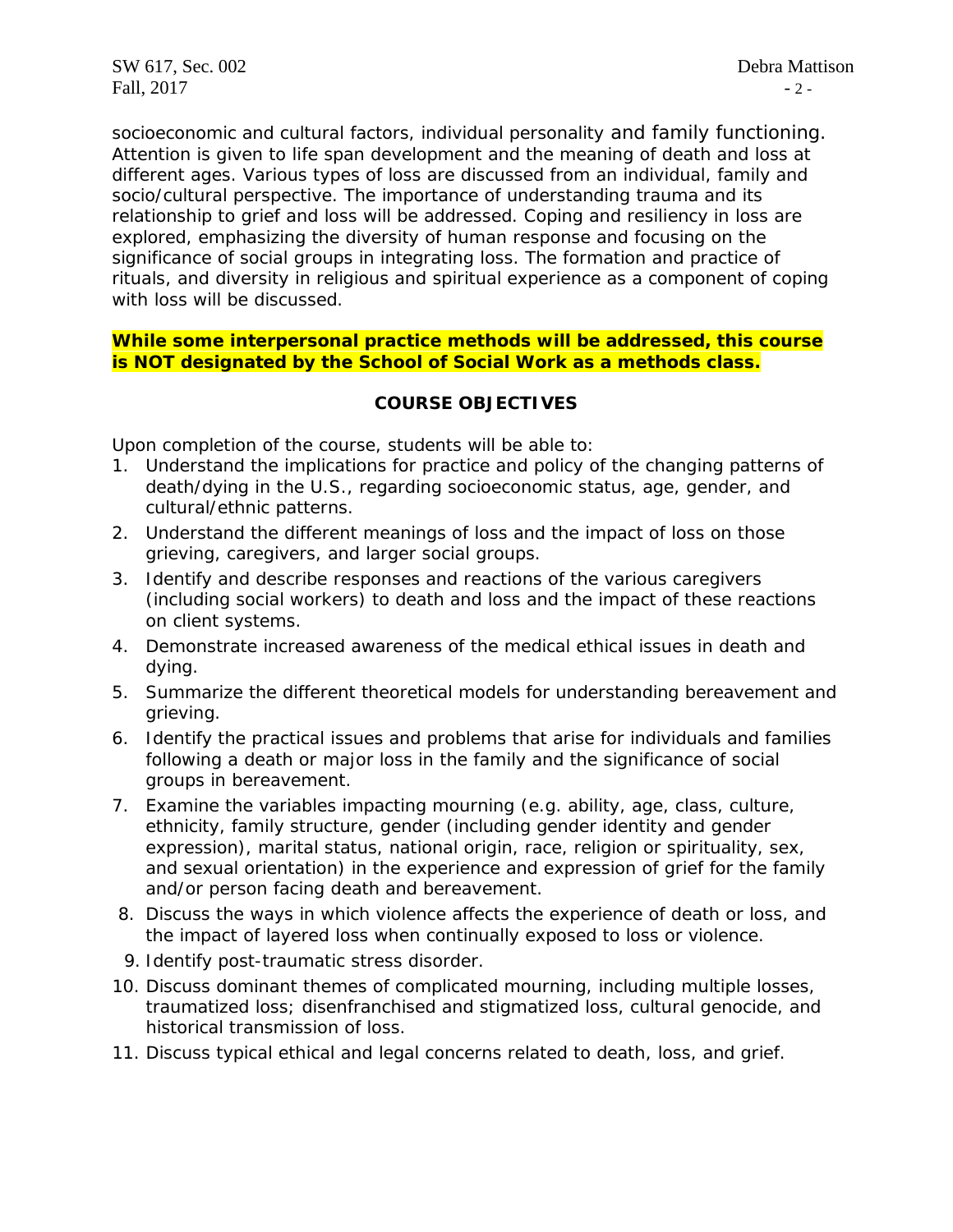# **CSWE COURSE COMPETENCIES**

#### **Educational Policy and Accreditation Standards (EPAS) 2015**

This course will address and support competency development in the following CSWE identified core competency areas:

Competency 1: Demonstrate Ethical and Professional Behavior

Competency 2: Engage Diversity and Difference in Practice

Competency 4: Engage In Research-informed Practice

Competency 6: Engage with Individuals, Families, Groups, Organizations & Communities Competency 7: Assess Individuals, Families, Groups, Organizations & Communities

# **COURSE DESIGN FORMAT**

This course will consist of a variety of collaborative learning methods including interactive lectures with active student participation, guest speakers, readings, inclass application exercises, videos and written assignments. Understanding core class concepts and competencies and the ability to apply these concepts will be emphasized.

# **RELATIONSHIP OF THE COURSE TO FOUR CURRICULAR THEMES**

*Multiculturalism and Diversity*

Will be addressed through the discussion of impact of various diversity factors including culture, ethnicity, race, gender, age, sexual orientation and social class. Case examples, readings and diversity focused assignment will reflect this theme.

*Social Justice and Social Change* 

Will be addressed through discussion of social, environmental, ethical and legal policy issues which may result in discrimination and disenfranchisement and thus impact the grieving process.

*Promotion, Prevention, Treatment, and Rehabilitation* 

Will be addressed through identification of ways to provide early intervention, guidance, and advocacy within systems, methods of preventing or mitigating later problems in loss and bereavement, and discussion of intervention theories and health care and social policies which support adaptive responses to loss that enhance later adjustment and seek to prevent complicated grief.

*Behavioral and Social Science Research* 

Will inform this course, especially current research in the following areas: bereavement and complicated mourning, attachment and developmental requirements, response to violence/trauma and resiliency/coping/adaptation.

# **INTENSIVE FOCUS ON PRIVILGE, OPPRESSION, DIVERSITY AND SOCIAL JUSTICE (PODS)**

This course integrates PODS content and skills with a special emphasis on the identification of theories, practice and/or policies that promote social justice, illuminate injustices and are consistent with scientific and professional knowledge. **Students are invited and expected to actively contribute from their experiences, field placement practice and knowledge of readings**, etc. to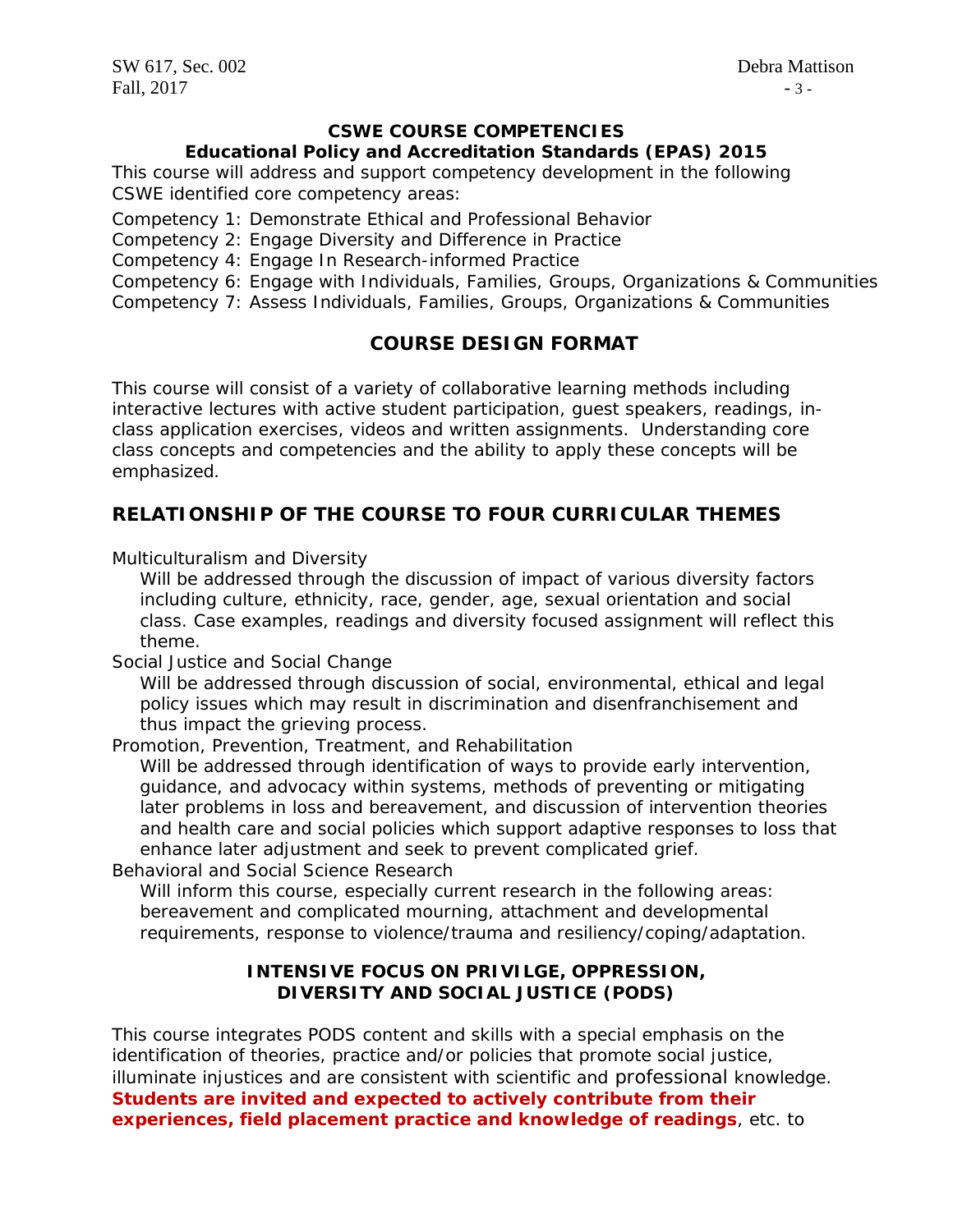SW 617, Sec. 002 Debra Mattison Fall,  $2017$  - 4 -

help support and develop a vision of social justice, learn to recognize and reduce mechanisms that support oppression and injustice, work toward social justice processes, apply intersectionality and intercultural frameworks and strengthen critical consciousness, self-knowledge and self-awareness to facilitate PODS learning in the context of grief and loss.

# *My Teaching Philosophy: Learning is in Service to Our Clients*

# **RELATIONSHIP FOCUSED PARTNERSHIP: MUTUAL LEARNING COMMITMENT**

Many times we may approach learning experiences with the expectation of what we will get from them. This model focuses on the professor **giving** information and the student **getting** information. Relationship-based learning means to me that we will be **"giving, getting and growing" together** as we learn *with* and *from* each other. My commitment is to provide organized, meaningful course material and opportunities for learning**. Students are invited and expected to be active and engaged partners in the learning process** by coming to class fully prepared, ready, willing and able to contribute to meaningful discussion and learning. I look forward to what we will experience and learn together.



### **PERSONAL ACCOUNTABILITY IN LEARNING** *I invite you to come to this class with the intention that you are going to engage and connect with the experience of learning.*

Accountability shifts the focus from *not solely* being *about*  what *one is taught,* to self-determination and about what **one** *consciously chooses to learn.*

Your learning is not just about academic learning but also involves learning and improving life skills and professional use-of-self. Students are expected to take **personal responsibility** and be committed to their own learning experience by being active and response-able members of each class session.

An optimal individual learning experience is one that is **active, self-directed** and requires **engagement**.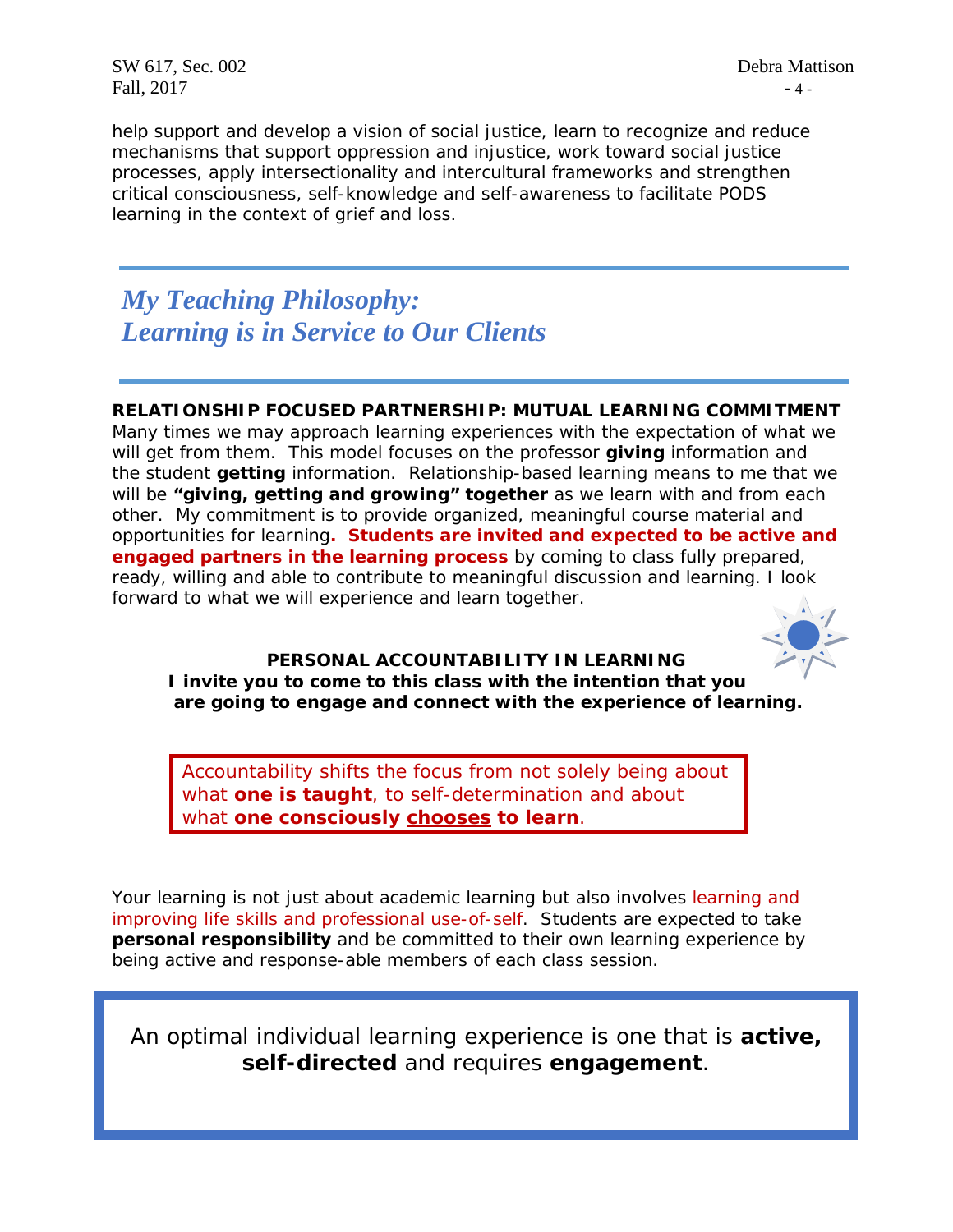# *Guiding Principles and Commitments for Learning*

*Our commitment to learning is in service to our clients.*

We seek **mutual** growth, learning and benefit from sharing with each other. *We respect even when we disagree or have conflict.*

We recognize and honor that **each person is at a different point** in their learning and life experience.

*We do not assume or pre-judge the intent or motivation of others.*

We seek to replace assumptions with **curious questions** and **invitations** to share and listen.

*We seek to diminish fear, shame and blame that immobilizes the learning process.*

We **view mistakes** and not yet "knowing" as a part of life-long learning and as preferable to stagnation and ignorance.

*We take responsibility for talking with people rather than about them.*

*We find ways to be curious and humane in our interactions.*

**Please see more detailed guiding principles in posted Canvas document**

# **PROVIDING FEEDBACK**

Please provide feedback on your learning needs, how the class is going for you and suggestions for improvement throughout the class. We will do a mid-term and final evaluation, however the opportunity to respond to **feedback is much more beneficial for the both professors and class members if it is ongoing and not just provided at the end of the term. You are encouraged to proactively address any concerns or needs as they arise.**

# **INCREMENTAL SKILL BUILDING AND LEARNING**

**The class assignments are designed to be INCREMENTAL, building and demonstrating core** competencies over time with a variety of **SMALLER**  assignments rather than focusing on only a few larger assignments.



Incremental learning can be helpful to allow time to process smaller sections of our learning objectives. So, please consider not simply the number/frequency of assignments in evaluating workload, but also the total deliverables.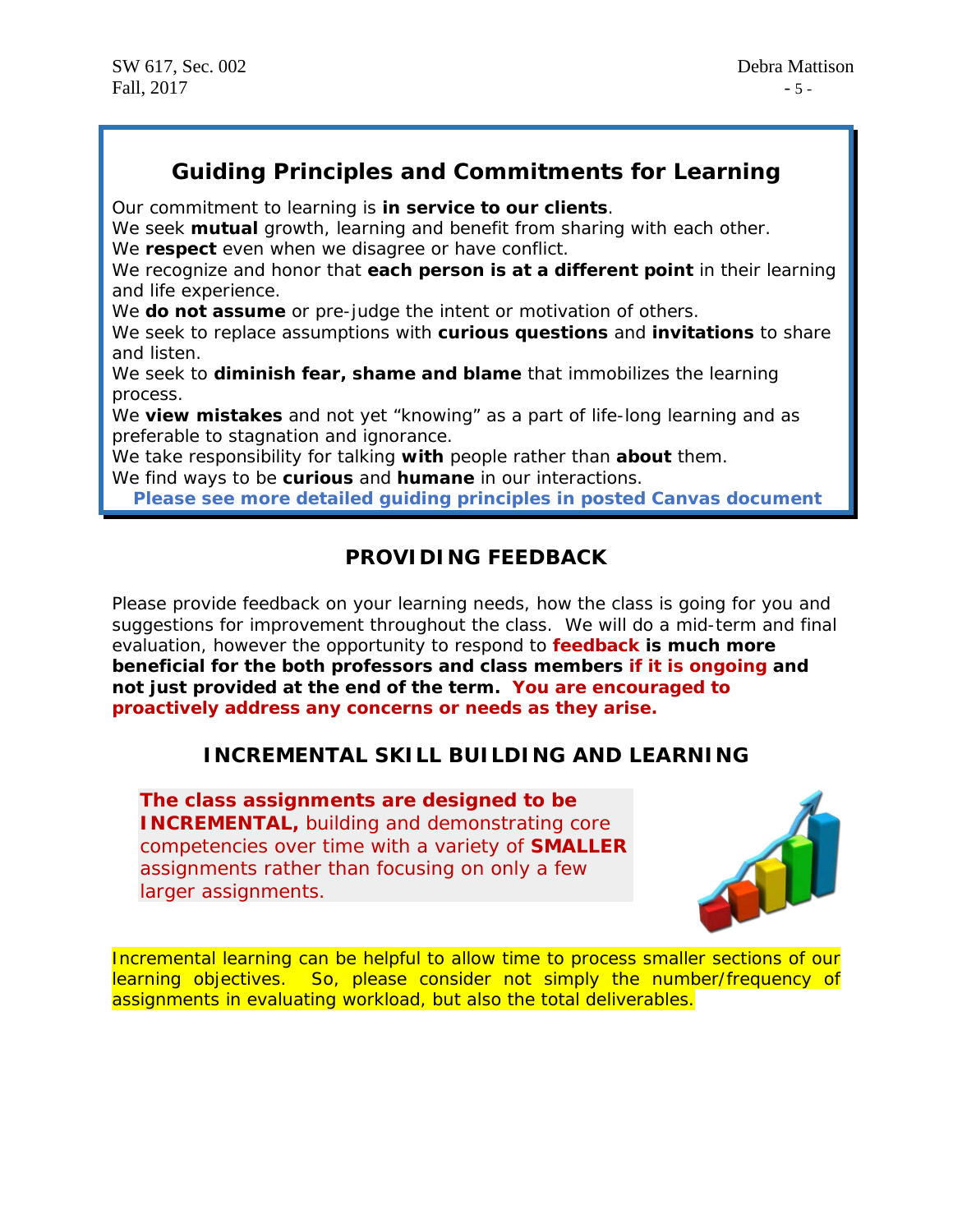# *Expectations of Students*

# **PROFESIONAL USE OF SELF**

## **Respect for Others**

- $\checkmark$  Students are encouraged and expected to demonstrate openness to ideas and perspectives different from one's own interests, views, belief and preferences.
- $\checkmark$  Listening and learning require a safe place and we commit to provide this safe space in this class.
- $\checkmark$  Sharing differing ways of thinking and how one sees the world is not always focused on changing others' minds, but about cultivating a way of being with others that fosters curiosity and a desire to see and hear another's point of view.
- $\checkmark$  We will be mindful that in our desire to advocate for our beliefs and values, that we do not commit the very acts of aggression, devaluation, marginalization, disenfranchisement and dismissal of others that we may have experienced and/or are trying to prevent.

# **RELATIONSHIP OF THE COURSE TO SOCIAL WORK ETHICS AND VALUES**

Social work ethics and values will be addressed in this course using the NASW Code of Ethics. This course will increase awareness of the medical-ethical issues and decision making in death and dying. In addition, students will evaluate ethical issues involved in death and loss, and discuss the impact of the social workers values and reactions to these issues.

# **APPLICATION OF NASW CODE OF ETHICS AND PROFESSIONAL USE OF SELF IN THE CLASSROOM**

The NASW Code of Ethics outlines a set of core values that form the basis of the Social Work profession's purpose and perspective. The Code encourages behaviors which promote professionalism and respect not only for clients, but for colleagues and employers as well.

- *"Social workers should avoid unwarranted negative criticism of colleagues in communications with clients or with other professionals. Unwarranted negative criticism may include demeaning comments that refer to colleagues' level of competence or to individuals' attributes such as race, ethnicity, national origin, color, sex, sexual orientation, gender identity or expression, age, marital status, political belief, religion, immigration status, and mental or physical disability."* NASW Code of Ethics 2.01
- It is expected that all students conduct themselves in a manner consistent with the Code of Ethics and demonstrate professional use-of-self behaviors in class including respect, courtesy and ACTIVE listening with fellow students, the instructor and guest presenters. See Use-of-Self documents on Canvas.
- As professionals, you are expected to maintain confidentiality and respect differences. You are asked to honor confidentiality of the information shared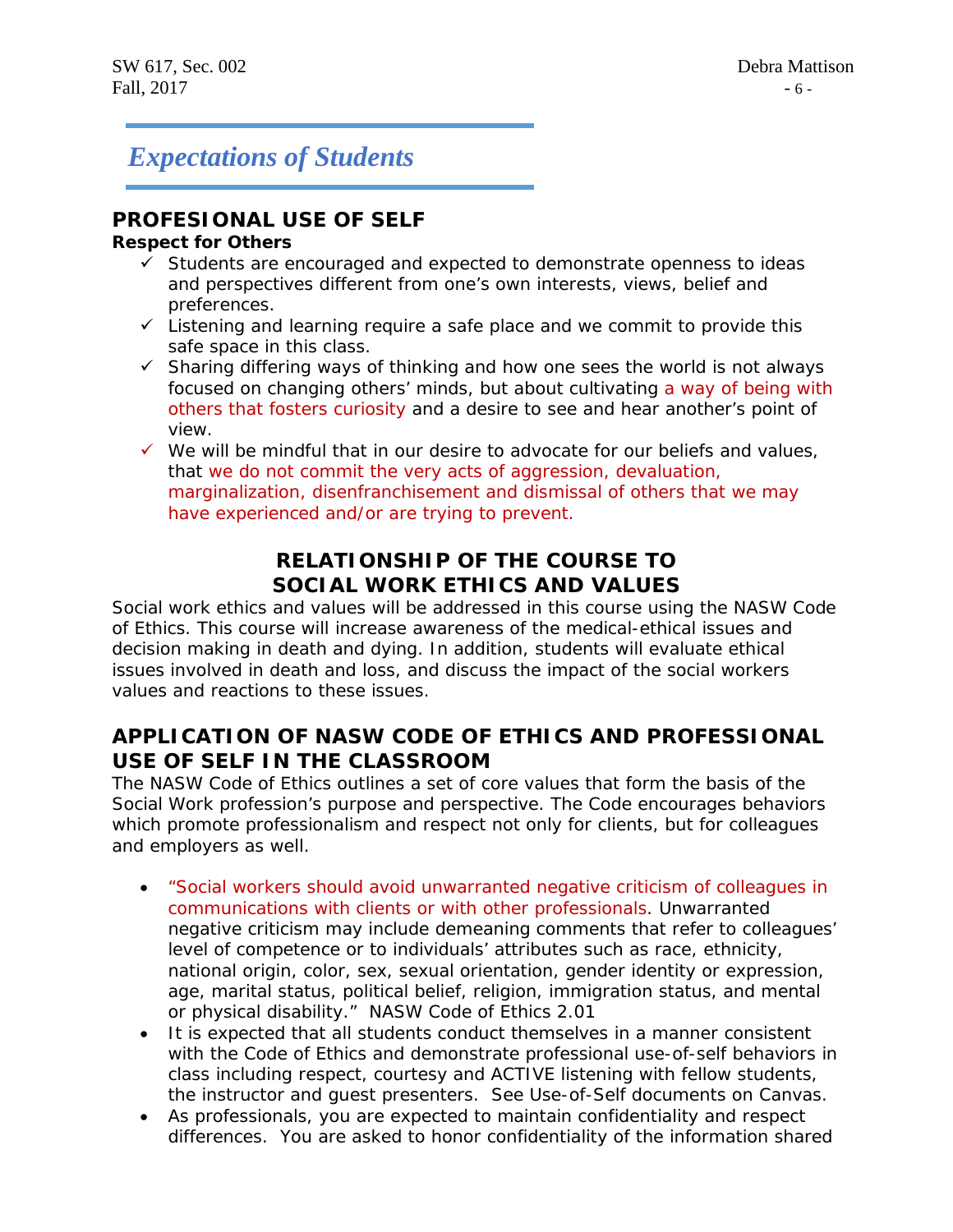by professor, colleagues and guest speakers in order to support a safe atmosphere for sharing and learning.

For further elaboration of the values and ethical standards inherent in social work, students are encouraged to access the Code of Ethics at: <http://www.socialworkers.org/pubs/code/code.asp> and the UM SSW Student Guide.

# **ACADEMIC CONDUCT AND HONESTY**

Social Work students are held to the highest standards of academic and professional conduct. Cheating is the act of obtaining or attempting to obtain credit for academic work through use of any dishonest, deceptive or fraudulent means. Plagiarism is one form of cheating and is unacceptable and inconsistent with the NASW Code of Ethics and the Code of Academic and Professional Conduct which applies to all students enrolled in the School of Social Work. Any form of cheating (use of someone else's work, obtaining tests from previous semesters, using assignments from other classes), plagiarism (verbatim copy of another's material and not acknowledging the direct quotation or unacceptable paraphrasing which does not use one's own words and structure, and failure to acknowledge that the content is not original) and/or aiding and abetting dishonesty will result in a failing grade for the relevant assignment and is grounds for expulsion. You are responsible for understanding the meaning of academic integrity and plagiarism. Please refer to the Student Guide to the Master's in Social Work Degree Program or see <http://www.lib.umich.edu/academic-integrity/resources-students> for further information.

# **CLASS PARTICIPATION AND PARTICIPATION**

As a graduate student, class attendance, completion of assigned readings for each class, participation and engagement are highly valued as these behaviors contribute to the quality of learning for the individual and the class as a whole. They are also critical to **our ultimate goal of service to our clients.** Predictability, reliability and consistency ("being there") are core to any strong relationship as well as being incredibly important to our clients and our employers. **Thus, "being here" with predictability, reliability and consistency is an important core competency for this class.** 

Beyond physical presence through attendance, **class participation is vital** to the learning experience of this course and focuses on being emotionally and intellectually present and engaged in class each week. Active engagement and sharing of your diverse ideas, perspectives and experiences are highly valued and expected. **In service to our clients, we must learn to use our voices on their behalf.** Thus, participating in class will be an opportunity to practice and develop this skill even when it is sometimes challenging and/or uncomfortable.

Students should be prepared each week to both be called on and to initiate knowledgeable sharing of their understanding, ideas, reactions and applications from readings in weekly class discussions and integration across progressive weeks. The quality and preparedness of responses illustrating completion of the readings will be used as a part of the assignment of grading for class participation and will differentiate grades of exceptional mastery (A) from grades of mastery (B).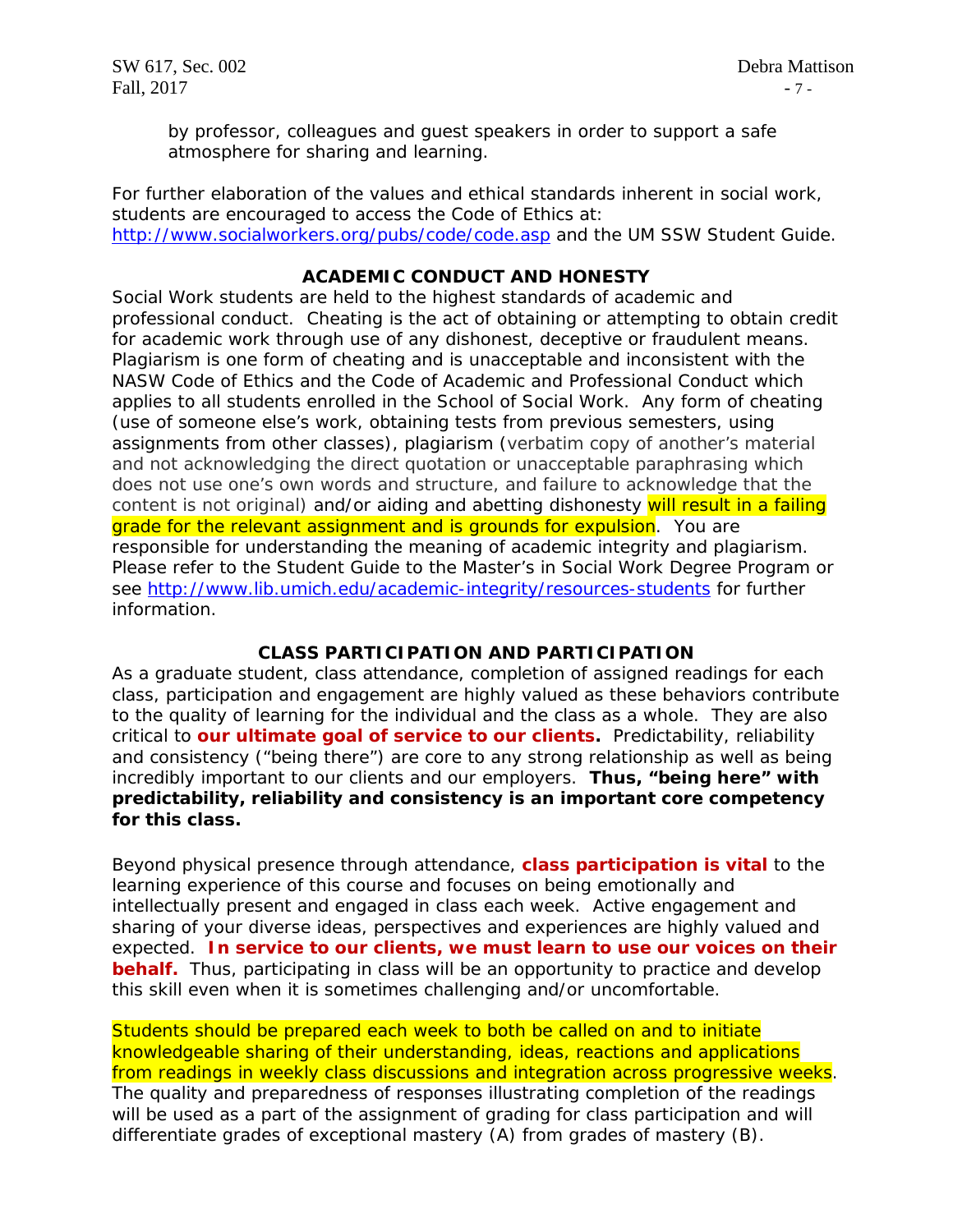# **ATTENDANCE and ABSENCE POLICY Please be Here and be Present.**

# **You and Your Learning are Important to the Class**

A significant part of learning in this course is interactive and experiential with discussion, in-class activities and guest speakers which cannot be fully replicated or replaced by make-up work. Therefore, both your learning and the learning of your colleagues are benefitted by your attendance.

The School of Social Work Class Attendance Policy states: "It is expected that students attend classes and instructors are encouraged to monitor attendance." Attendance, participation and engagement are expectations and requirements (See Student Guide). Class grades include evaluation of attendance, participation and engagement. This class focuses on learning and demonstrating competencies in service to our clients. Grades are based on points earned through demonstration of competency and class participation.

## **Absences are not judged as "excused" or "unexcused." A Make-up option is offered for missed classes.**

Life happens and each individual student may have absences from personal choices made regarding prioritization of competing demands as well due to uncontrollable events. Absences impact competence learning. Therefore, an opportunity is given to learn and demonstrate missed competencies when one is absent from class for any reason.

# **See Competency Demonstration Make-Up Assignments below**.

**More than 3 absences for any reason will result in non-credit, non-passing grade for the course due to the significance of the percentage of the course missed.**

# **Partial Absences**

Promptness in attendance is also valued as it conveys professionalism, respect and courtesy and creates a safe environment for sharing among one another and our guest speakers. We will begin and resume class promptly after designated break(s).

Partial absences also negatively impact learning and will result in class participation deduction. **A partial absence include any one of the following**: Lack of engaged presence due to use of electronic devices for non-class related activities during class, late arrival after class start time, late return from break after class has resumed and/or early departure before class ends.

#### **COMPETENCY DEMONSTRATION MAKE-UP ASSIGNMENTS**

• Students are asked to notify me of any **planned** absence with as much advanced notice as possible and provide notice of an **unanticipated absence** as soon as they are reasonably able to make contact.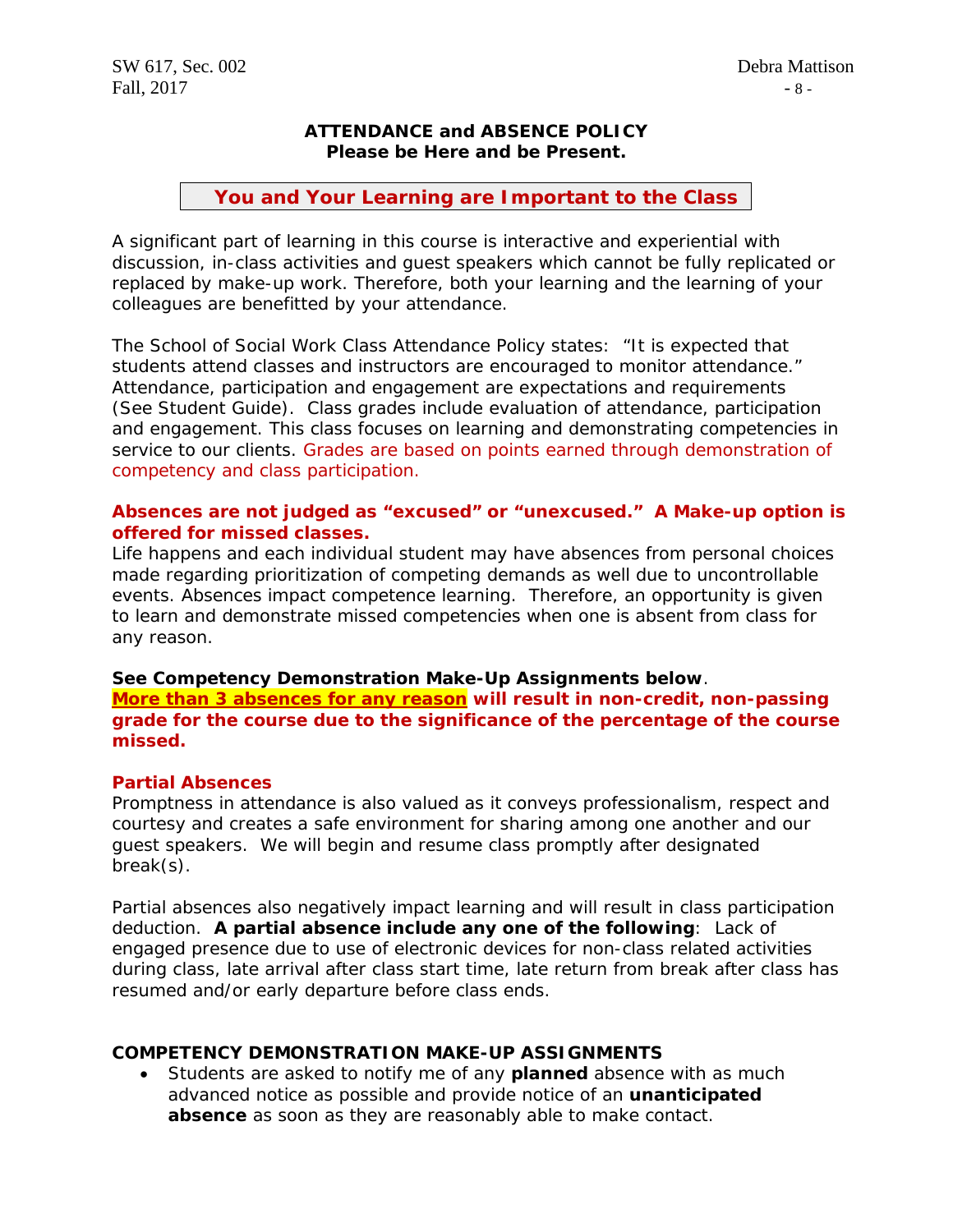SW 617, Sec. 002 Debra Mattison Fall,  $2017$  - 9 -

- Completion of Make-up Competency Assignments **are to be self-initiated by the student who choose to do make-up work after any absence and are to be submitted no later than the second class period following the absence** unless otherwise agreed upon in advance. Make-up assignments will be graded as Pass-Marginal-Fail.
- **Since course grades are based on demonstration of competency, students who choose NOT to submit Make-Up Competency assignments for any absence within the required timeframe will receive a 3 point competency deduction per each class missed.**

# **Standard Make-up Competency Assignment for All Absences**

- 1. Complete and provide statement that all required readings for missed class were read.
- 2. Obtain any handouts distributed in class, class notes, announcements and any other information covered in the missed class.
- 3. Review class Powerpoint posted on Canvas including watching any embedded video(s).
- 4. Complete a 3 page double spaced typed paper addressing:
	- In-Class Discussion Question of the day listed on Syllabus
	- Integrative summary of your take-away understanding and learning/competency **application** from the assigned readings and the powerpoint and relevant handouts.

No APA referencing is needed for this make-up assignment.

# **REQUIRED READING**

Readings are considered a foundation of the course and you will be expected to know the content of the readings and to incorporate this knowledge into your assignments.

It is expected that assigned readings posted for each week will be completed prior to each class to enhance discussion and interaction. **Grades of A will require completion of assigned readings.** 

The amount of assigned text reading will varying from week to week, but overall, assigned readings per week over the semester are consistent with graduate level workload expectations.

# **Note Taking and Powerpoint Presentations**

I share the following evidence-based abstract with you for your consideration regarding note taking. Given this research, I will not be posting powerpoints on Canvas prior to class. I will provide a note-taking outlines to assist with lecture notes.

*"Taking notes on laptops rather than in longhand is increasingly common. Many researchers have suggested that laptop note taking is less effective than longhand note taking for learning. Prior studies have primarily focused on students' capacity for multitasking and distraction when using laptops. The present research suggests*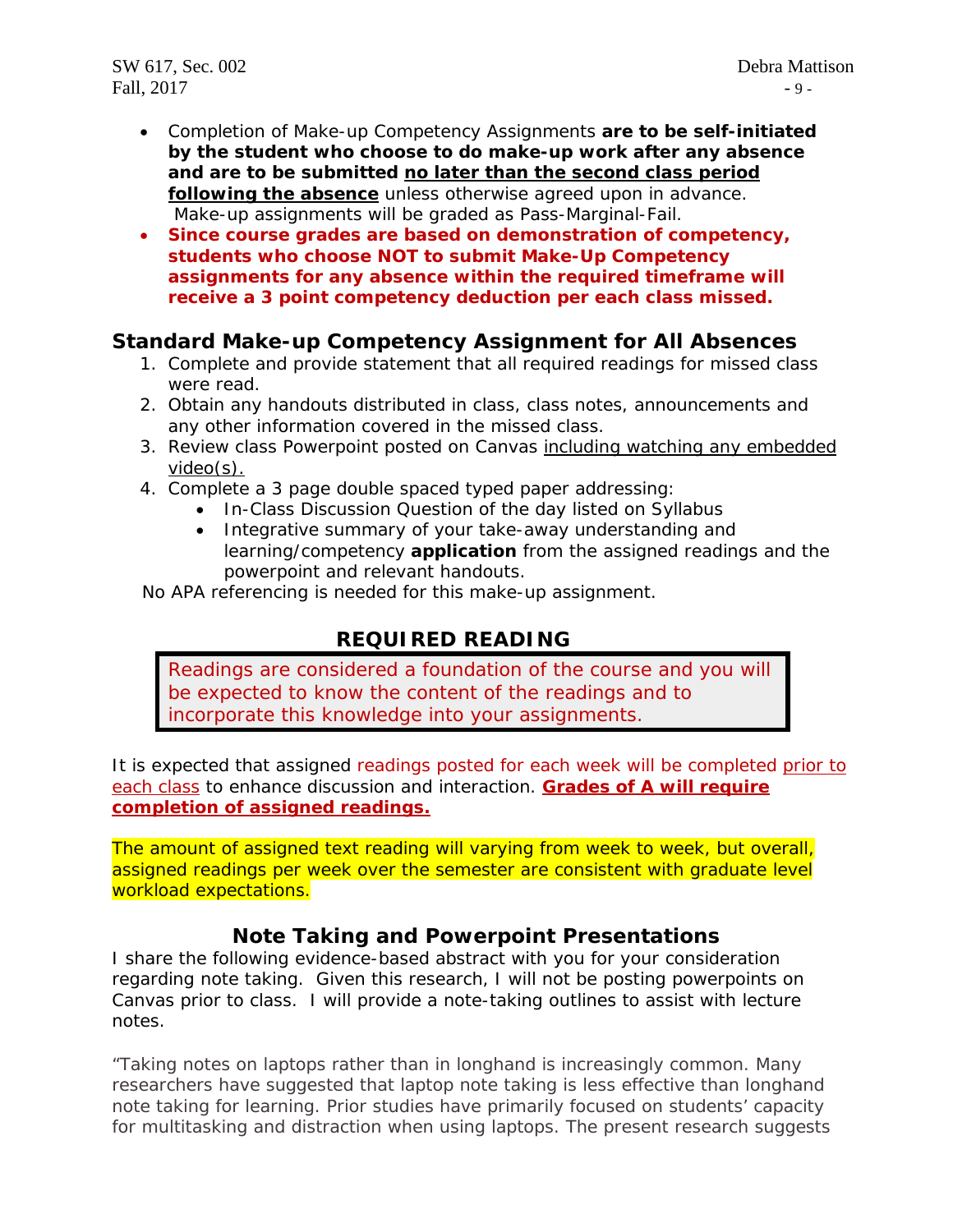*that even when laptops are used solely to take notes, they may still be impairing learning because their use results in shallower processing. In three studies, we found that students who took notes on laptops performed worse on conceptual questions than students who took notes longhand. We show that whereas taking more notes can be beneficial, laptop note takers' tendency to transcribe lectures verbatim rather than processing information and reframing it in their own words is detrimental to learning."* Mueller, P. (2014). The pen is mightier than the keyboard: Advantages of longhand over laptop note taking. *Psychological Science*: doi:10.1177/0956797614524581

# **USE OF PHONES, COMPUTERS AND ELECTRONIC DEVICES**

Our colleagues and guest speakers who are sharing ideas, feelings, and experiences have a right to anticipate and receive our presence and demonstration of professional use-of-self.

**Being** *present* **is more than just "showing up." It involves** *presence.* **Presence is perhaps one of the most important interventions we offer to our clients and thus we will practice the art of presence throughout this semester in this class.**

Research regarding portable technology (laptop computers, phones, PDAs, etc.) confirms that these devices can be a supportive classroom tool when used with a clear goal (i.e. note taking, interactive exercises) while also having negative consequences such as time spent on non-course tasks (i.e. emails, texting) and disruption to others *(CRLT Occasional Papers, No. 30 Use of Laptops in the Classroom: Research and Best Practices*).

To foster an environment of safety, openness and presence, the focus of class time will center on understanding and discussion of the content presented, asking questions, sharing integrative ideas, giving examples, writing notes, practicing active listening and presence, or otherwise deepening yours and other's knowledge of the material in some way.

- Using electronic devices to assist in note taking and specifically directed class activities is encouraged for those who find this beneficial.
- **If you feel you must monitor email and text messages, you are respectfully asked to do so during breaks and/or to leave the classroom to do so.**
- **HONE**
- *Presence is a professional use-of-self skill*. Use of non-class related computer/phone/electronic devices/reading materials **will be considered as the equivalent of being absent from class** and will impact attendance and class participation grades with an automatic associated deductions.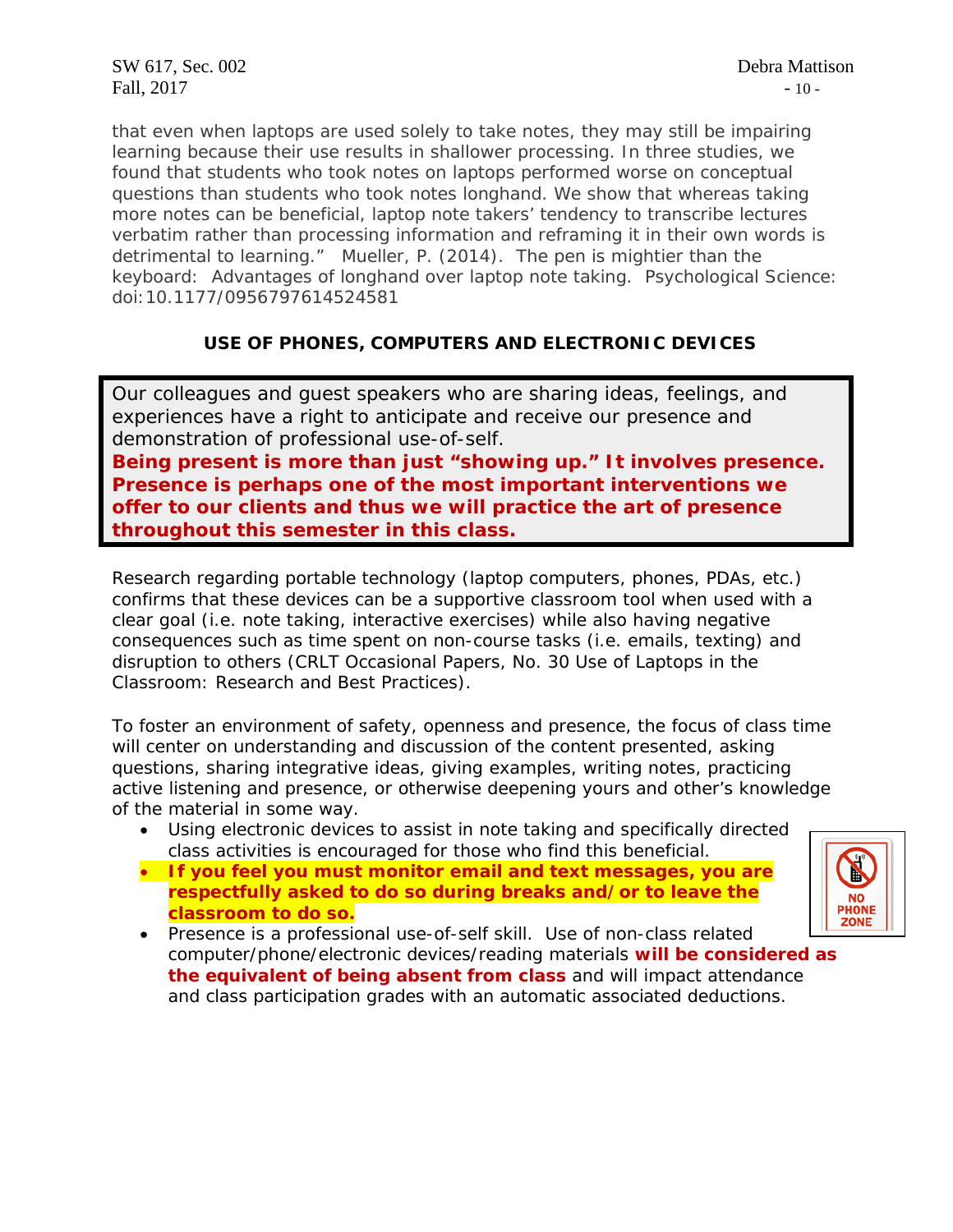# *INFORMATION, POLICIES and RESOURCES*

# **ACCOMODATIONS FOR STUDENTS WITH DISABILITIES**

If you are in need of an accommodation for a disability, please notify me during **the first week of class** and provide the appropriate accommodation recommendation documents so we can make every effort to meet your needs in a timely and effective way. Students with disabilities may contact Services for Students with Disabilities at 734-763-3000 or in Room G664 Haven Hall to coordinate accommodations. To the extent permitted by law, information will be treated as private and confidential.

# **STUDENT MENTAL HEALTH AND WELLBEING**

The University of Michigan and the School of Social Work is committed to supporting the mental health and wellbeing of its students. If you or someone you know is feeling overwhelmed, depressed and/or in need of support, there are services available. For assistance, contact Counseling and Psychological Services (CAPS) at 734-764-8312 or [https://caps.umich.edu;](https://caps.umich.edu/) For assistance, students may contact **Megan Shaughnessy-Mogill, LLMSW Embedded Counselor, School of Social Work 4th Floor, RM 4687; [\(734\) 763-7894](tel:(734)%20763-7894)**;**[mshaughm@umich.edu](mailto:mshaughm@umich.edu)** University Health Services at 734-764-8320 or

https:www.uhs.edu/mentalhealthsvsc. When CAPS is closed, students can call [734-](tel:(734)%20764-8312) 764- [8312](tel:(734)%20764-8312) and press 0 to be connected with an after-hours counselor.

For alcohol and drug concerns and/or assistance regarding sexual assault contact https://www.uhs.umich.edu/aodresources#sexualassault.

For a listing of other mental health resources available on and off campus, see [http://www.umich.edu/~mhealth/students.htm](http://www.umich.edu/%7Emhealth/students.htm) or<http://www.umcpd.org/>

# **SAFETY AND EMERGENCY PREPAREDNESS**

In the event of an emergency, dial 9-1-1 from any cell phone or campus phone. All University of Michigan students, faculty and staff are required to familiarize themselves with emergency procedures and protocols for both inside and outside of the classroom.

Be Prepared. Familiarize yourself with the emergency card posted next to the phone in every classroom/meeting room. Review the information on the emergency evacuation sign (located nearest the door) and locate at least (2) emergency exits nearest the classroom.

In the event of possible building closure (i.e. severe weather conditions, public health notices, etc.) you may contact (734)764-SSWB (7793) for up-to-date School closure information.

If you are concerned about your ability to exit the building in the case of an emergency, contact the Office of Student Services School of Social Work (Room 1748; phone: [734-936-0961\)](tel:734-936-0961) and/or email [ssw-ADAcompliance@umich.edu](mailto:ssw-ADAcompliance@umich.edu)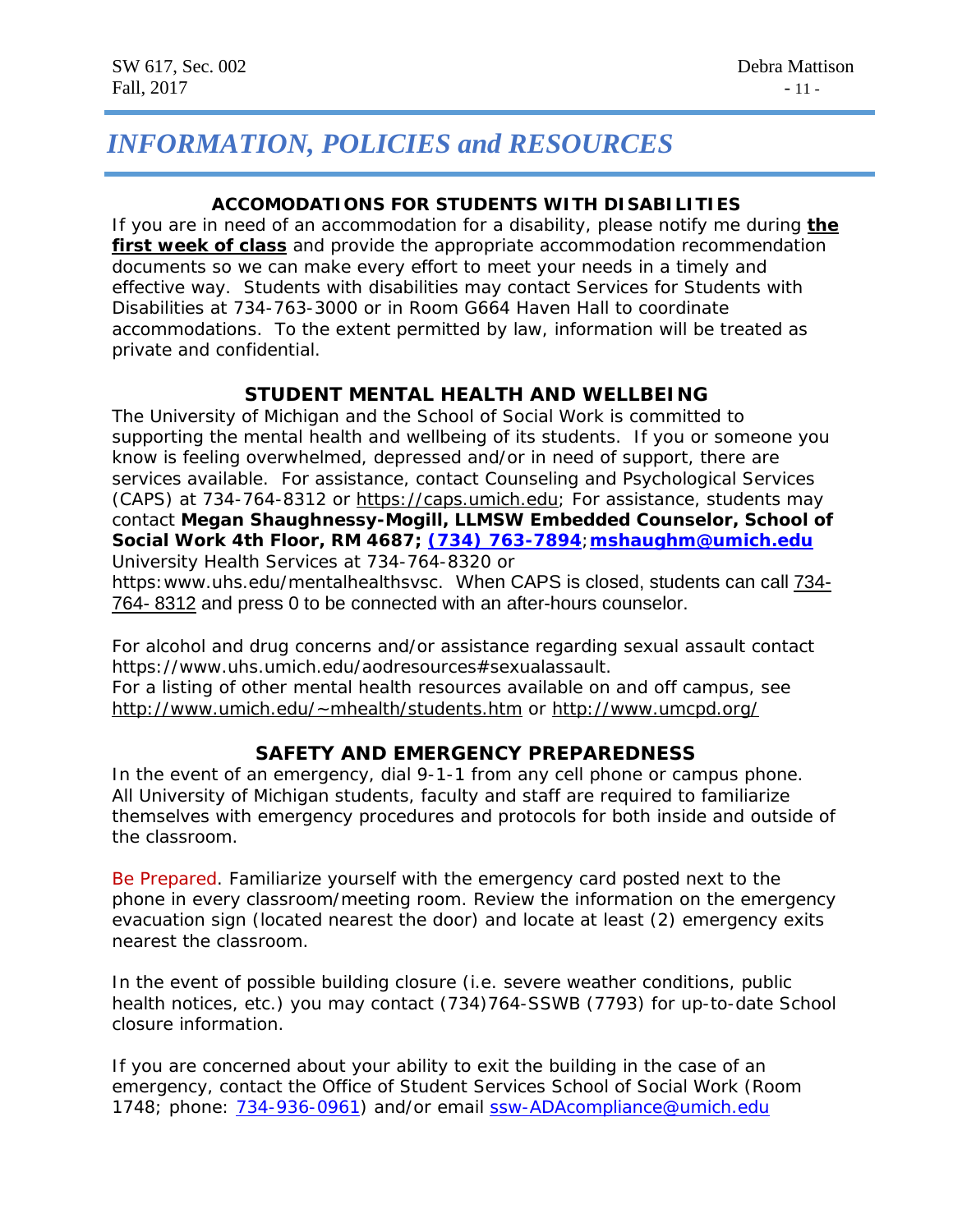SW 617, Sec. 002 Debra Mattison Fall,  $2017$  - 12 -

For more information view the annual Campus Safety Statement at [http://www.dpss.umich.edu/.](http://www.dpss.umich.edu/)

Register for UM Emergency Alerts at [http://www.dpss.umich.edu/emergency](http://www.dpss.umich.edu/emergency-management/alert/)[management/alert/.](http://www.dpss.umich.edu/emergency-management/alert/)

# **Dependent Care Resources**

For students with child or parenting/elder care responsibilities, feel free to consult the Students with Children website [\(http://www.studentswithchildren.umich.edu\)](http://www.studentswithchildren.umich.edu/). This site is dedicated to the needs of students at UM who juggle parenting/elder care, study and work. Resources include childcare, financial assistance, social support, housing, and health care information. The website was created by the former Committee on Student Parent Issues (COSPI). For additional information on work/life support please also visit the Work/Life Resource Center site: <http://hr.umich.edu/worklife/> and the UM Child Care gateway <https://hr.umich.edu/benefits-wellness/family/childrens-centers>

# **RELIGIOUS OBSERVATIONS AND MILITARY SERVICE**

Students who will be absent during the semester due to religious observance and/or military services should notify me **during the first week of class** to facilitate appropriate accommodations and arrangements to obtain class materials and coordinate Competency Make-up assignments.

# **DISTRIBUTION OF PAPERS TO STUDENTS**

The federal informational privacy act prohibits anyone other than the student access to that student's papers. Papers should be returned by the instructor directly to or mailed to the student. During the semester, papers will be returned directly to students. Papers submitted at the end of the term may be returned by mail to the student, if the student supplies a self-addressed, self-stamped envelope to the instructor no later than the last day of class for return by U.S. Mail. Uncollected papers will be destroyed at the end of the semester/grading period through confidential methods provided by the SSW.

# *COURSE ASSIGNMENTS*

Assignments are designed to use a variety of evaluation methods including written papers, classroom activities and discussions and in-class quizzes to allow opportunities to address strengths and preferences of diverse individual students. The goal of the course assignments is to **promote integration and meaning** of the material and competency in services provided to clients. You are empowered to self-direct your learning and assignments with some opportunities to choose areas of interest.

**Students are responsible for reading the syllabus and assignment instructions/grading rubrics and due dates.**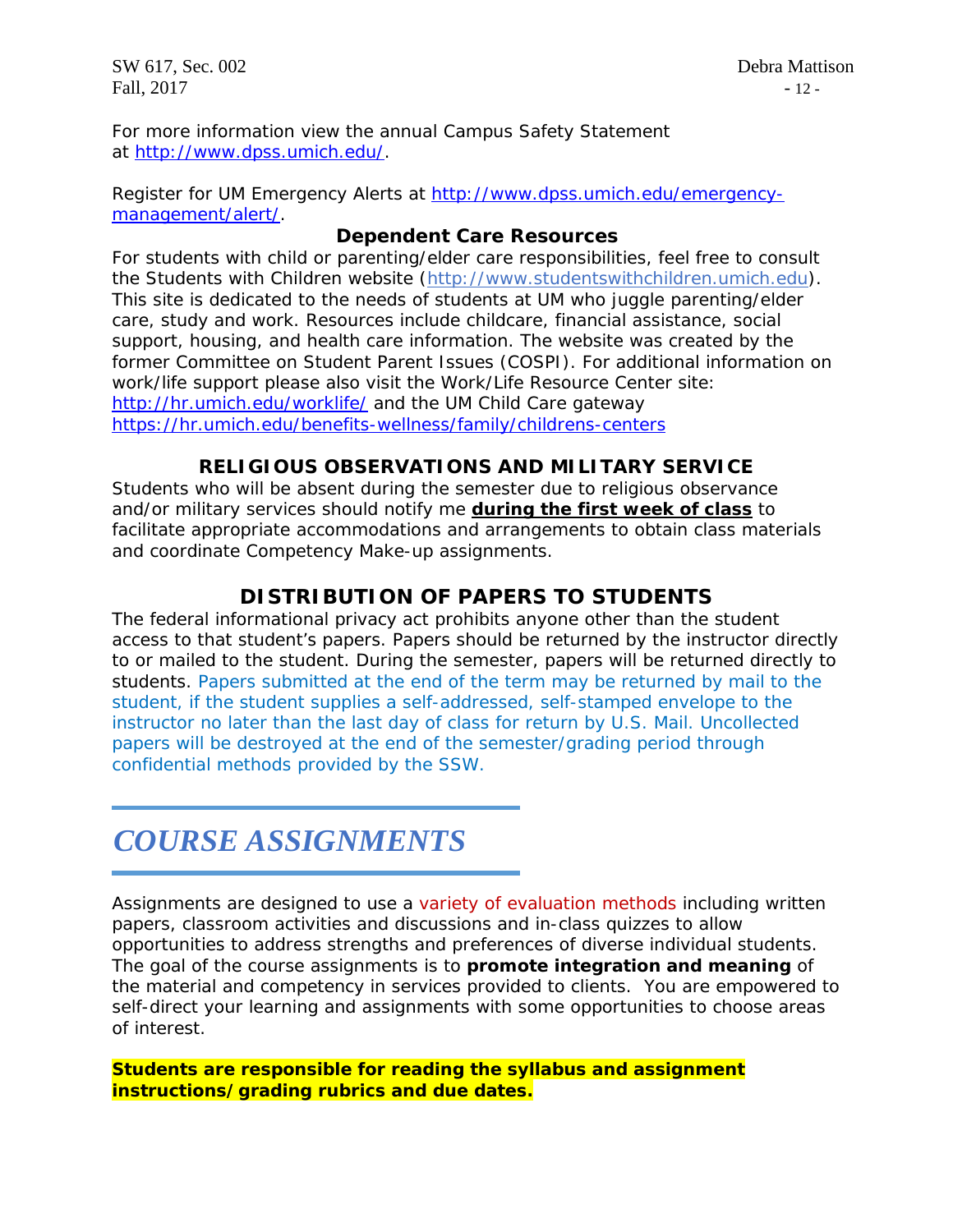Due to vision accommodation needs of the instructor, paper copies of written assignments are to be submitted at the beginning of the class on the due date with **all pages stapled together including relevant additional materials as assigned**. If you are unable to submit written assignments, please make other arrangements to get a paper copy of your assignment to class or to my office by the assignment due date and time. **Emailed assignments will not be accepted. Assignment Descriptions and Rubrics**

Written assignment descriptions and grading rubrics have been provided to clearly explain assignment expectations and point values**.** Please review these prior to completing and submitting your assignments to help you meet assignment criteria. You are encouraged to initiate asking questions regarding assignments and grading prior to submission.

# **Writing Skills**

Strong writing and communication skills are essential to effective social work practice. As professionals we will be continually assessed and judged on our ability to express ideas clearly and professionally on behalf of our clients, our organizations, our profession and ourselves. Graduate level writing skills will be expected in this course including appropriate grammar, in-text citations, references, organization of thought, clarity of expression and creativity in your writing. The SSW Career Center offers writing assistance services and study tips for MSW students including proofreading, spelling edits and addressing basic argument flow issues. To make an appointment, contact [ssw-cso@umich.edu](mailto:ssw-cso@umich.edu) or call 734-763-6259. Writing labs are available through the Sweetland Writing Clinic in Angel Hall: http://www.lsa.umich.edu/sweetland/

**APA format** is the definitive source for standardized writing in the behavioral and social sciences and is required for assignments requiring referencing. Please refer to the APA Style manual (6<sup>th</sup> edition) at MLibrary APA Citation Guide **<http://guides.lib.umich.edu/c.php?g=282964&p=1885441>**

# **Key components of APA format to be used in written papers include:**

Title page with running head Double spaced 12 font with 1 inch margins **Number pages** except for title page in upper right corner Indent 5 spaces for first line of every paragraph Sources must be cited in the text of the paper (i.e. DeSpelder & Strickland (2015) state…) Reference page with all sources at the conclusion of the paper All direct quotes must be referenced with source and page number

Referencing internet sources: <http://www.apastyle.org/elecref.html>

# **LATE COMPLETION OF ASSIGNMENTS**

Meeting deadlines, planning ahead and timeliness in completing tasks are all important parts of our professional lives. Fairness goals guide consistent application of expectations for all students. Therefore, late assignments will not be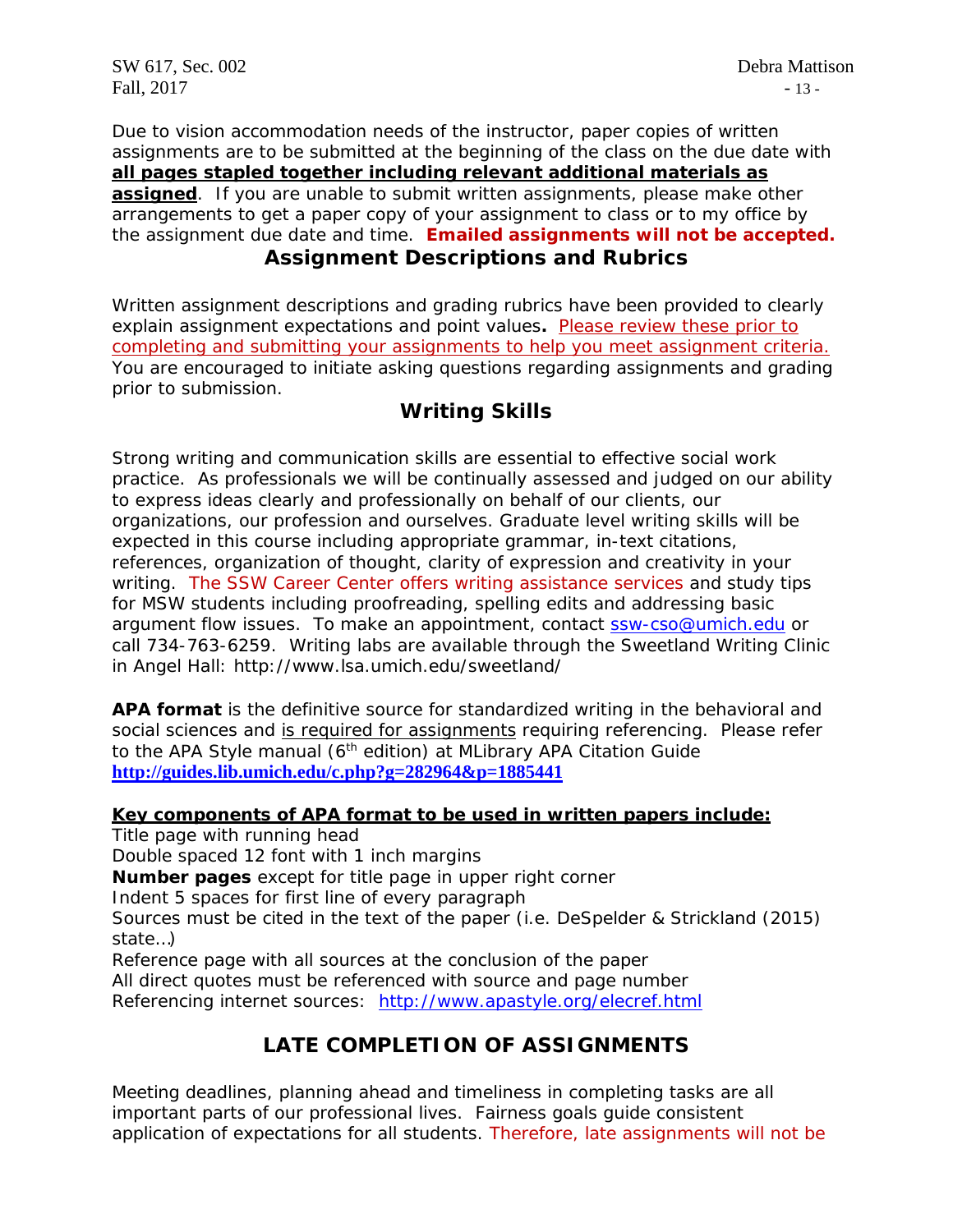accepted without deduction unless the circumstances are both rare and compelling. Commonly occurring life experiences (i.e. multiple demands/busy schedule, traveling, computer problems) are NOT considered grounds for exceptions for late assignments without deductions.

# **TWO REQUIRED COURSE TEXTS**

# **DeSpelder, L. & Strickland, A. (2015).** *The last dance: Encountering death and dying* **(10th Ed.). New York: McGraw Hill.**

*This text provides a broad overview and many additional reading references. It is important to have this revised edition which includes relevant updated material and references.* If you choose to use a different edition, please be aware that assigned page numbers will vary and you are responsible for making these adjustments by investigating updates and assigned page differences between editions.

**Worden, J. W. (2009).** *Grief counseling and grief therapy: A handbook for the mental health practitioner* **(4th edition). New York: Springer Publishing Company.** *This text serves as a clinical practice oriented text.* Check interlibrary loans for availability at:

[http://proxy.lib.umich.edu/login?url=http://site.ebrary.com/lib/umich/docDetail.act](http://proxy.lib.umich.edu/login?url=http://site.ebrary.com/lib/umich/docDetail.action?docID=10265308) [ion?docID=10265308](http://proxy.lib.umich.edu/login?url=http://site.ebrary.com/lib/umich/docDetail.action?docID=10265308)

# **The required text have been placed on reserve in the UM Shapiro Undergraduate Library.**

# **Course Readings**

The amount of required text reading has been designed to provide you with a basic foundation while giving you freedom to individualize supplemental readings. You are expected and encouraged to do literature searches and additional reading to meet some assignments and to pursue areas of interest.

**Additional relevant handouts** will also be distributed in class for reading. Additional reference materials specific to class topics will be discussed throughout the term.

Please refer to provided web resource list and the grief and loss resource catalogs provided for additional reference materials.

Changes may be made in the syllabus as appropriate at any time at the instructor's discretion.

# **GRADING**

*Academic standards matter to our clients and the responsibilities with which we are entrusted in our work with and on behalf of them.*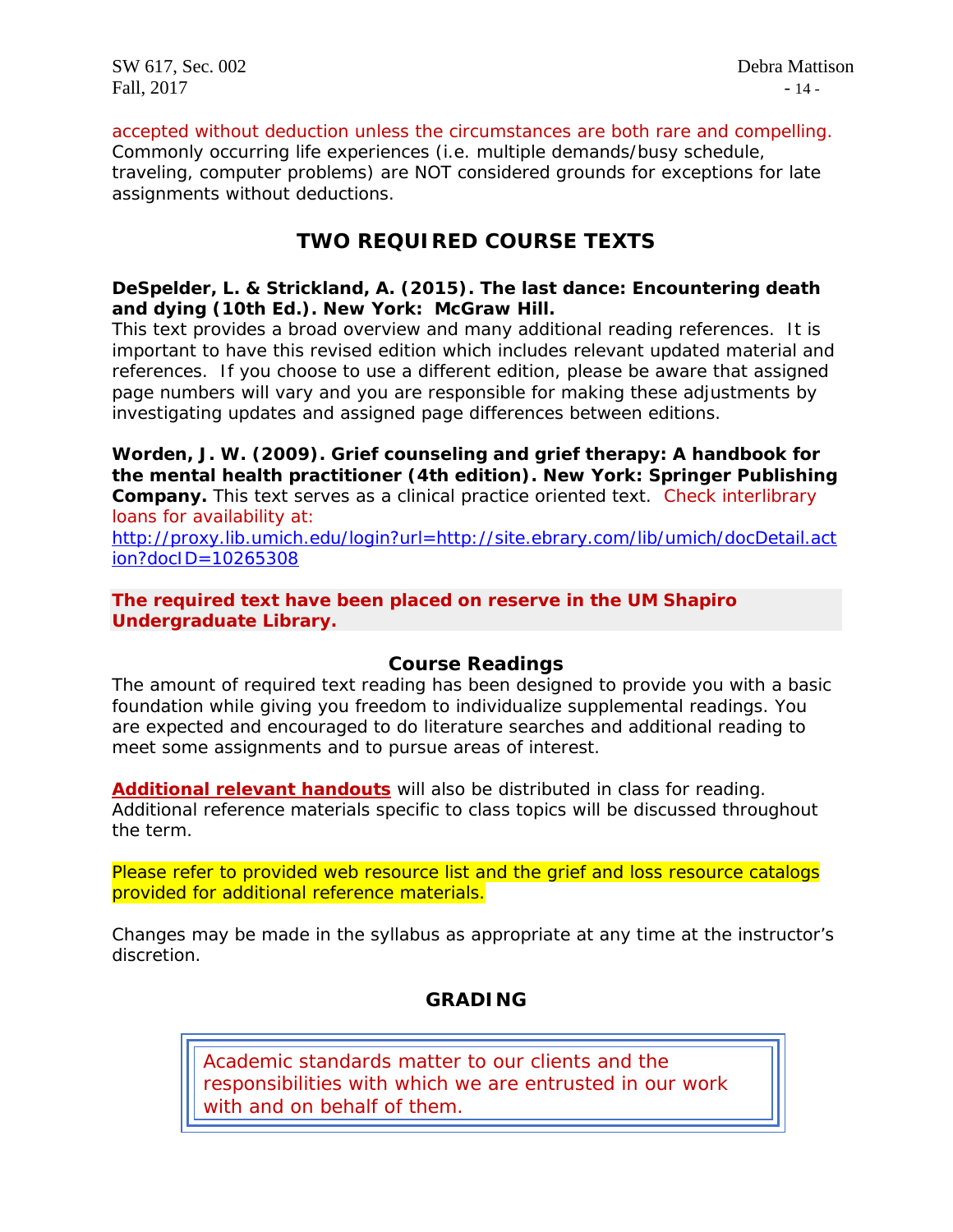SW 617, Sec. 002 Debra Mattison Fall,  $2017$  - 15 -

**Grades are the outcome of student efforts and demonstration of** 

**competency.** *They are "earned" not "given."* While this course has been designed to provide information and learning experiences, what you ultimately gain will largely depend on your use-of-self, your engagement in the class and your commitment to take responsibility for your individual learning.

# **All assignments will be graded with these criteria:**

- Address **specific assignment criteria** defined in instructions and rubric
- **Professional and academically sound writing skills** (clarity of thought, organization and flow, APA referencing as appropriate)
- Ability to **think critically and integrate concepts/content across the term**
- Demonstrate **professional use-of-self and social work values** and ethics (PODS, strengths-based perspective)
- **Integration and demonstration of completion and understanding assigned readings** and additional literature when appropriate
- **On time completion** by assigned due date

Graduate school standards anticipate that **for every credit hour spent in the classroom, students will spend 2-3 hours outside of the classroom** to complete readings and assignments at a level of mastery. Time constraints are validated as a part of life. We will seek to acknowledge that not every assignment may be completed at the mastery level depending on one's individual situation, goals and/or choices and A grades are not always possible AND meaningful learning can still occur.

Final Grades will be based on individual personal performance and demonstration of course competencies and expectations using a 100 point system including the **quality of the work, demonstration of reading and ability to apply concepts and professional use-of-self and class participation as defined in course documents.** 

The total accumulation of points earned reflect competencies demonstrated in the context of one's normal life challenges regarding time, obligations, multiple demands and the choices each student makes. When considering an individual assignment grade (i.e. 9 out of 10 points earned), think of the score as points earned rather than a percentage. For example, a 9 out of 10 on an individual assignment is not a 90% overall course grade.

Final letter grades are defined by the School of Social Work as follows:

| A grades        | Earned for exceptional individual performance and superior                     |  |  |  |
|-----------------|--------------------------------------------------------------------------------|--|--|--|
|                 | <b>mastery</b> of the material. The use of $A+$ (100), A (95-99), and $A-(90-$ |  |  |  |
|                 | 94) should distinguish the degree of superiority.                              |  |  |  |
| <b>B</b> grades | Earned for students who demonstrate mastery of the material.                   |  |  |  |
|                 | B+ (87-89) indicates performance just above the mastery level but not          |  |  |  |
|                 | in an exceptional manner. B (84-86) indicates mastery and B- (80-83)           |  |  |  |
|                 | indicate just below the mastery level.                                         |  |  |  |
| C grades        | Mastery of the material is limited.                                            |  |  |  |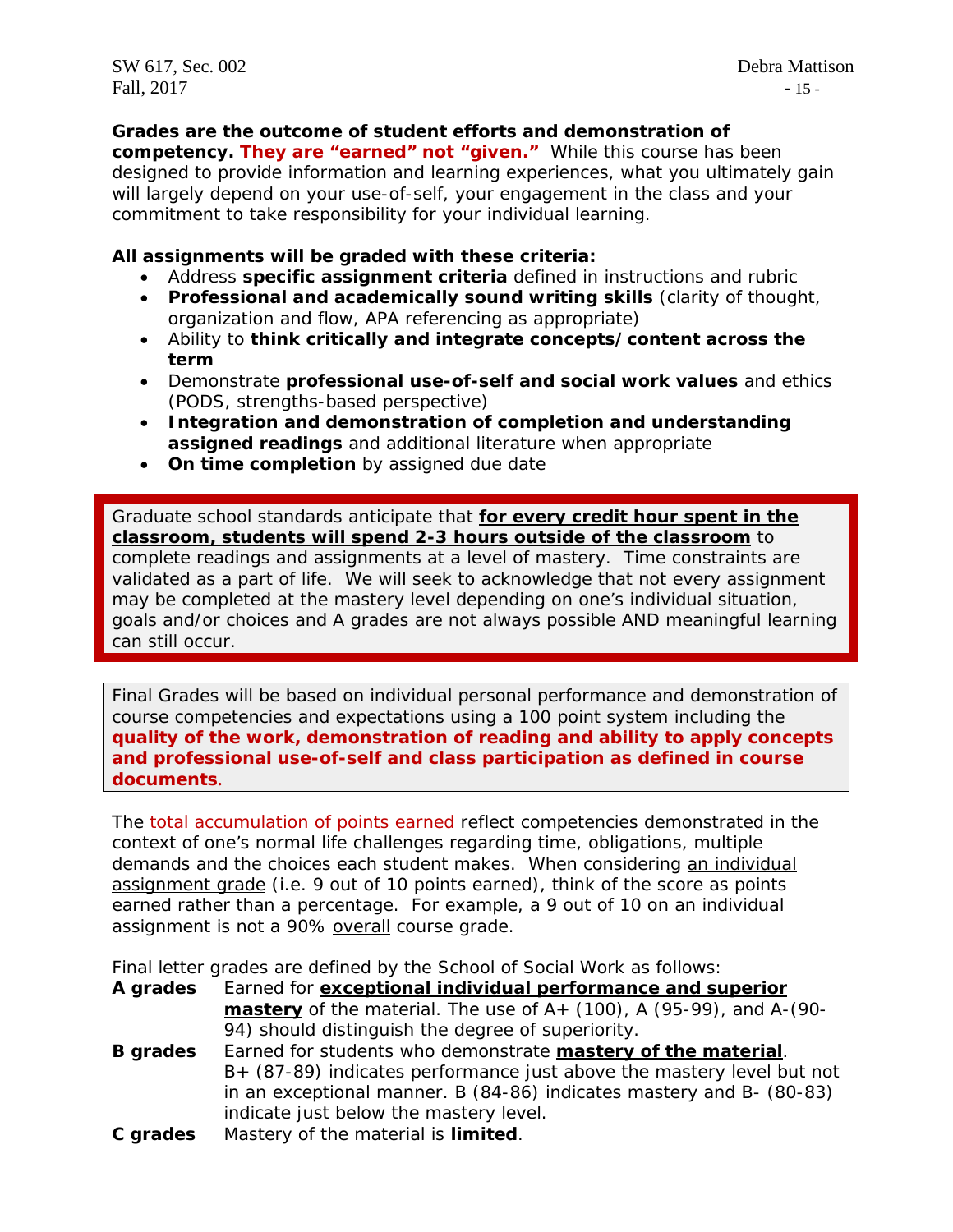C- is the lowest grade which carries credit.  $C + (77-79)$ , C (74-76) and C- (70-73).

**D grades** Indicate deficiency and carry no credit. (Below 70)

- **E grades** Indicate failure and carry no credit.
- **I grades** Incomplete grades can be given in **rare situations** in which significant unforeseen, extraordinary and compelling reasons prevent completion of work AND there is a **definite plan and date for completion preapproved by the instructor**.
	- If more than one-third of the required course assignments are incomplete and/or 4 or more classes are missed, an incomplete grade will not be given & credit for the course is NOT possible.
	- In fairness to all students, incomplete grades will not be given based on requests for time extensions to complete assignments without a compelling reason and sufficient justification provided beyond common life experiences of having limited time or multiple class deadlines.
	- **Students are responsible for initiating advanced contact with the instructor to request an incomplete grade and to establish a specific plan for completion.** If no contact has been initiated by the student with the instructor regarding incomplete work and/or no specific plan has been established to complete work by the last day of class, a grade will be given based on the completed work submitted thus far. This may potentially result in a grade which carries no credit.

**There will be some opportunity to earn extra points on quizzes which also provides some margin to address concerns about earned grades. I am open to discussing the possible option to accept a revision of a regular assignment that was turned in on time when a student initiates this request and provides rationale for request.**

# **WRITTEN ASSIGNMENTS**

**1. Written application & discussion assignments: Oct. 5, Nov. 9, Nov. 30 and Dec. 7: 4 journals /8 points each/32 points total** (2 points late deduction)

# **RTAN Assignments: Read/Think/Analyze/Notice**

These written assignments are designed to help integrate course readings and class discussions. Students should be prepared to be called on to share ideas and reactions from RTANS in weekly class discussions.

**Please see separate Canvas documents for specific RTAN assignment topics and questions.** 

- **2. Insight Interview 24 points** (4 points late deduction) **Due Oct. 26** This assignment gives you the opportunity to interview someone about a loss in his/her life while applying and integrating your understanding of course concepts along with your personal insights and awareness into a **5-6 page paper**. **Specifics of this assignment are detailed in a separate Canvas document.**
- **3. Diversity Loss Awareness and Article Integration 14 points total** (3 point late deduction) **Due Nov. 16**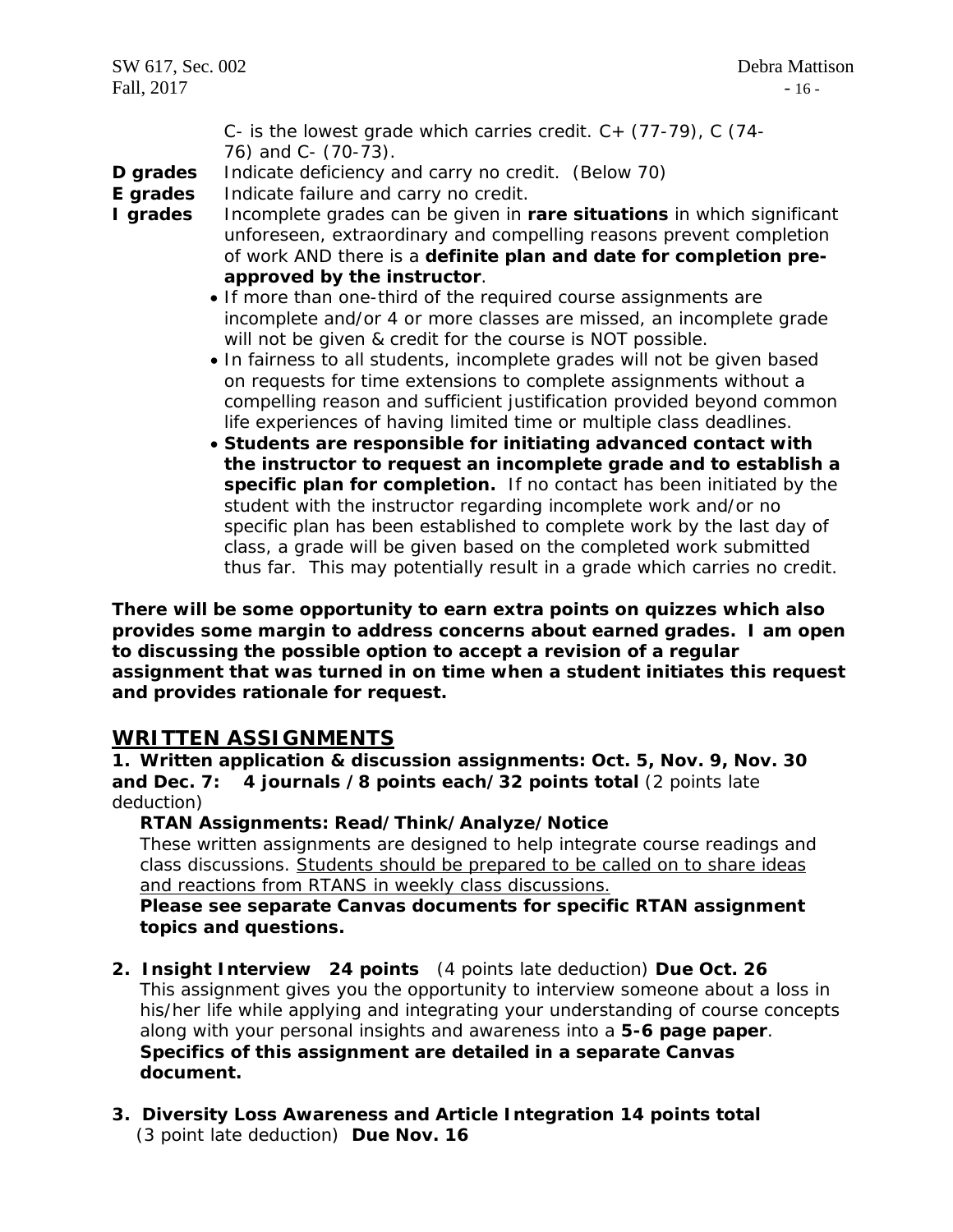This is an opportunity to select an area of your interest regarding grief and loss and to select **a peer reviewed professional journal article** related to a diversity and loss topic of your choice. Please see specific of this assignment in Canvas document.

- **4. Two In-Class Competency Quizzes Total of 20 points Sept. 21; Oct. 12** This is your opportunity to demonstrate reading and understanding of course concepts and your ability to apply them. The quizzes will cover concepts from the readings and class discussions and will be cumulative. They will focus on designated core course competencies. Please see separate Quiz Core Competency document for details and dates of the quizzes.
- **5. Class Participation, Attendance, Engagement & Professional Use Self 10 points**

Class attendance, participation and professional use of self are core behaviors that are highly valued in this class and are a part of the learning experience which has relevant application to future professional practice. As social workers and other helping professionals, it is important to be able **to speak out to advocate for clients and to learn on their behalf. A silent worker can have limited impact.** 

Class participation involves sharing and discussing class concepts and their application to our work. Participation is not simply talking and sharing your opinions. **Each week come prepared to discuss what you have read, concepts from the class that apply to your field placement, what is happening in the news and current events/TV that applies to death, loss and grief, etc.** The quality of participation is important and effectively comes from reading the assigned texts, analyzing theories and concepts and then noticing how to apply them to working with clients and organizations. **Expectations are further defined in a separate Canvas document called Profession Use-of-Self and a Class Participation Self-Evaluation Rubric document.**

> *Learning is in service to our clients.*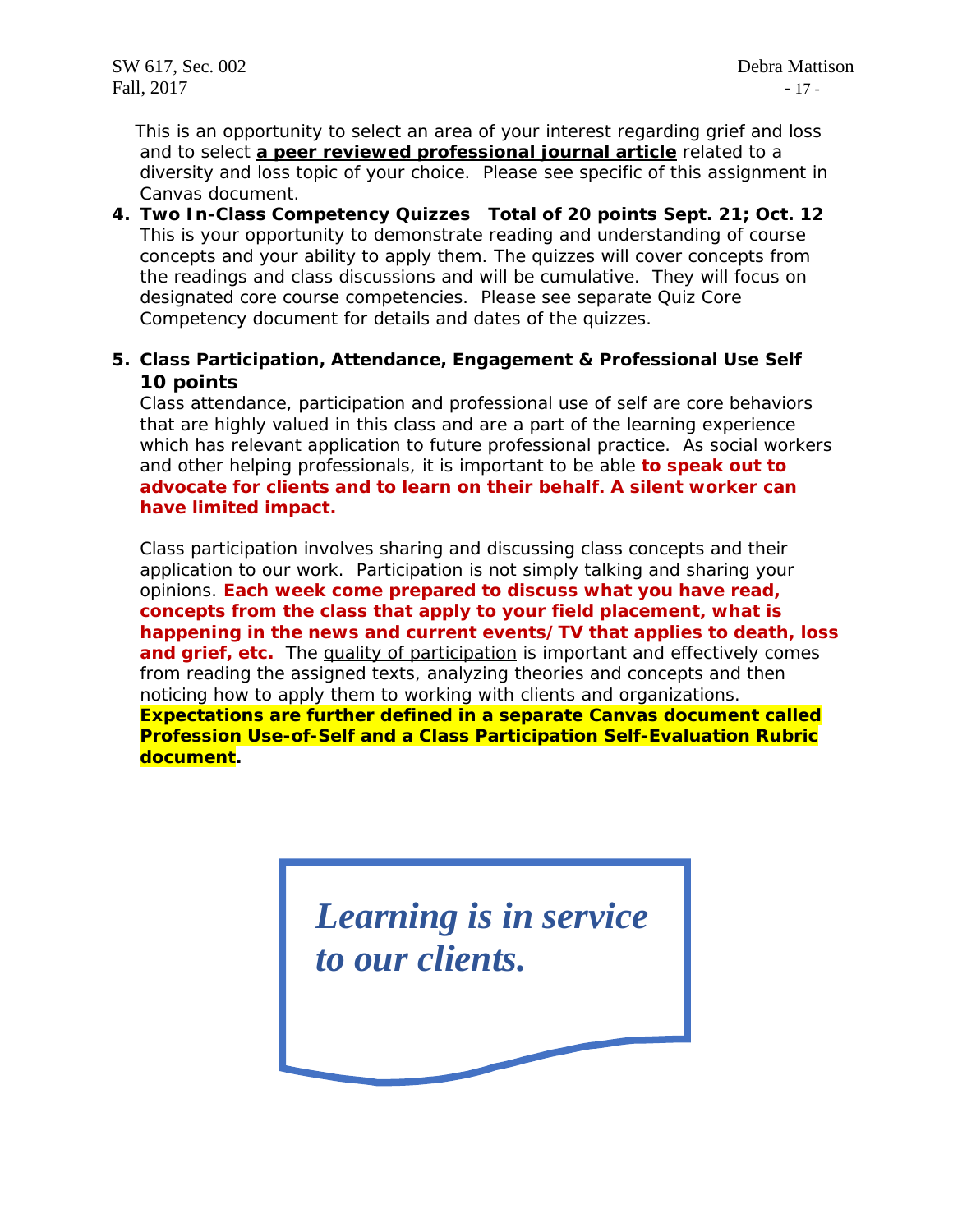# **Assignment Schedule Overview**

**Class material can often be emotionally dense and incremental learning can be helpful to allow time to process smaller sections of our learning goals.** Class assignments are intentionally designed to be incremental, building and demonstrating core competencies over time with a variety of **SMALLER** assignments rather than focusing on only a few larger assignments. So, please consider not simply the number/frequency of assignments in evaluating workload, but also the total deliverables. **Assignments total 100 points and approximately 16-17 pages of written work and two in-class quizzes.**

| Assignment                      | Due Date        | Point | Page           |
|---------------------------------|-----------------|-------|----------------|
|                                 |                 | Value | Length         |
| <b>Competency Quiz</b>          | <b>Sept. 21</b> | 8     | <b>NA</b>      |
| <b>RTAN1</b>                    | Oct. 5          | 8     | $\mathbf{2}$   |
| <b>Competency Quiz 2</b>        | Oct. 12         | 12    | <b>NA</b>      |
| <b>Insight Interview</b>        | Oct. 26         | 24    | $5 - 6$        |
| <b>RTAN 2</b>                   | Nov. 9          | 8     | $\overline{2}$ |
| <b>Diversity Article Paper</b>  | <b>Nov. 16</b>  | 14    | 3              |
| <b>RTAN 3</b>                   | <b>Nov. 30</b>  | 8     | $\overline{2}$ |
| RTAN 4 and                      | Dec. 7          | 8     | $\overline{2}$ |
| <b>Class Participation Form</b> | Dec. 7          | 10    | <b>NA</b>      |

**Students are responsible for reading the assignment instructions/grading rubrics and self-monitoring due dates.**

**All assignments will be graded with these criteria:**

- Address **specific assignment criteria** defined in instructions and rubric
- **Professional and academically sound writing skills** (clarity of thought, organization and flow, APA referencing as appropriate
- Ability to **think critically and integrate concepts/content across the term**
- Demonstrate **professional use-of-self and social work values** and ethics (PODS, strengths-based perspective)
- **Integration and demonstration of completion and understanding assigned readings** and additional literature when appropriate
- **On time completion** by assigned due date

Due to vision accommodation needs of the instructor, **paper copies of written assignments are to be submitted** at the beginning of the class on the due date with **all pages stapled together including relevant additional materials as assigned**. If you are unable to submit written assignments, please make other arrangements to get a paper copy of your assignment to class or to my office by the assignment due date and time. **Emailed assignments will not be accepted.**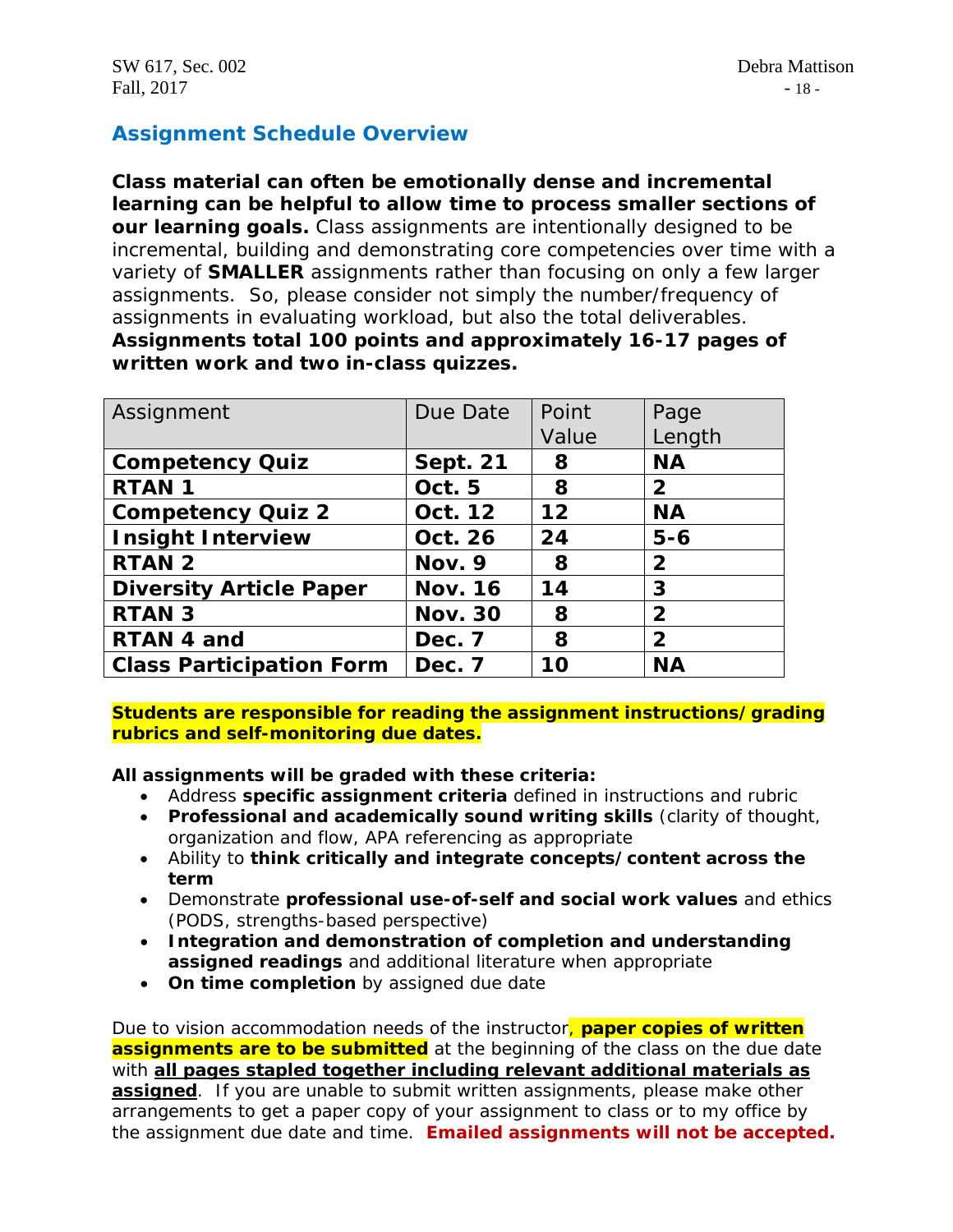### **Course Schedule and Assigned Readings**

#### **Sept. 7 IN-CLASS DISCUSSION QUESTION(S) PREPARATION**

**#1** Think of your earliest memory of an experience with any type of death. It may have been a pet, a person, a story you heard about death. What messages did you receive about death (both direct and indirect) through this experience? What did you observe about how others handled the death? How did diversity (think broadly about age, gender, religious, socioeconomic, etc.) and cultural issues influence these messages? What did you learn about death and loss from your earlier experience that impacts you now?

#### **Today's Topics**

Our Attitudes toward Death and Dying Historical Perspective and Present Views on Death and Dying Health Care Systems; Palliative Care and Hospice Care

*Required Readings:* Pomeroy, E. C. (2011). On grief and loss. Social Work, 56(2), 101-105 (on Canvas) DeSpelder and Strickland: Chapters 1

#### **Sept. 14 NON-WRITTEN IN-CLASS DISCUSSION QUESTION(S)**

**#2 What is your understanding of the difference between palliative care and hospice care?** Health Care Systems Palliative Care and Hospice Care *Readings:* DeSpelder & Strickland: Chapters 5 and 7 Worden: Chapter 1 (Optional)

### **Sept. 21 COMPETENCY QUIZ 1 (See Competency Quiz Document)**

#**3 IN-CLASS DISCUSSION QUESTION PREPARATION**

**Which theoretical approach do you find most useful in understanding grieving- stages, phases, tasks, other? Be prepared to provide a rationale for your choice as well as debating the strengths and weaknesses you see in each model?**

#### **Today's Topics** Grief Models and Theories

### *Required Readings:*

DeSpelder & Strickland: Chapter 9 (pp. 341-354) Worden: Chapters 2 & 3; Appendix (pp. 283-284) *Optional Readings:* Worden Introduction (pp. 1-11)

#### **Sept. 28 IN-CLASS DISCUSSION QUESTION(S) PREPARATION**

 **#4 Be prepared to present an example of complicated grief you have seen or read about (can use your own experience, movies, news stories, clinical case examples, etc.) Apply your knowledge of the specific mediators identified by Worden you see illustrated in your example.**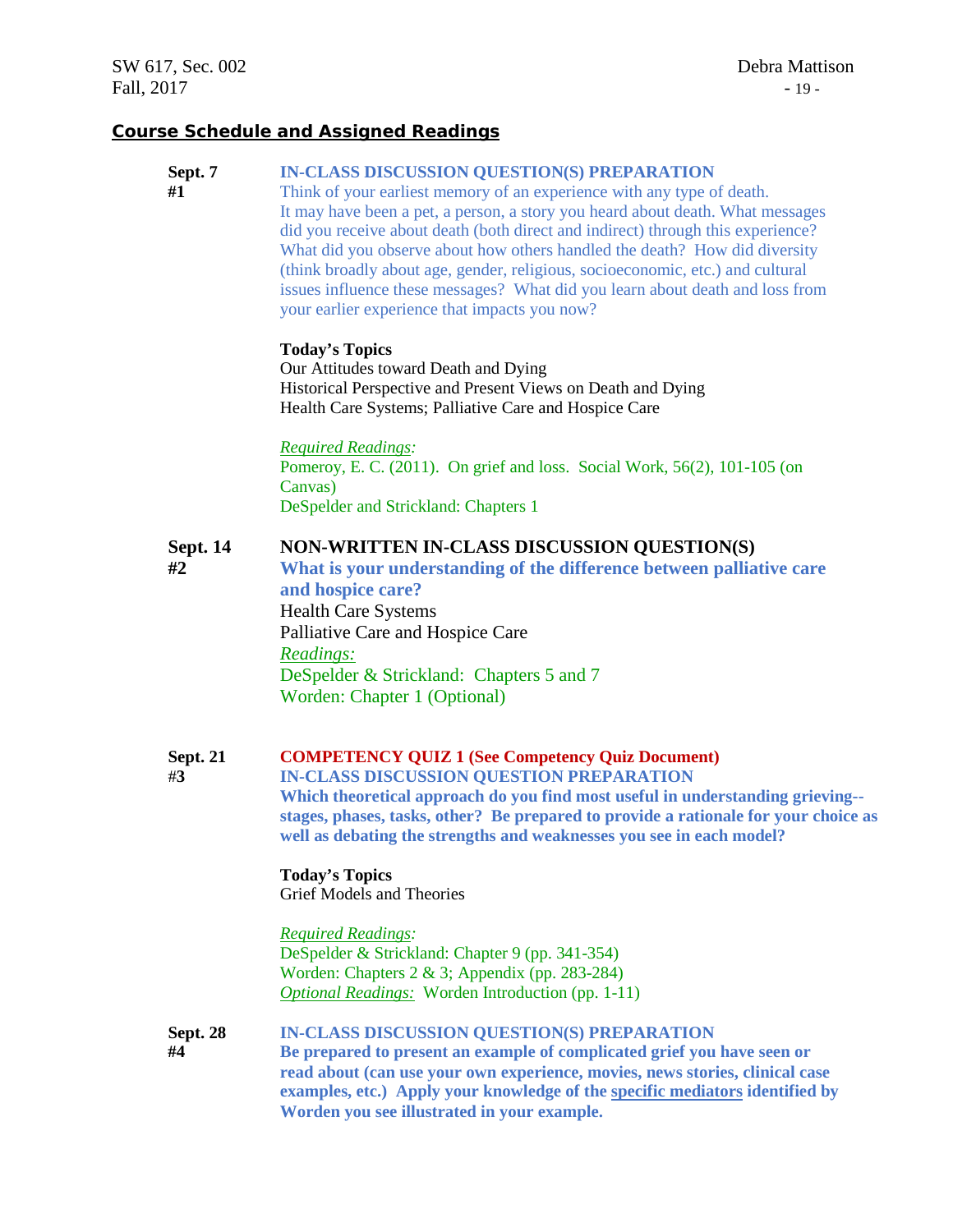**Today's Topics** Complicated Grief Reactions Theories of Complicated Mourning Definitions, Symptoms, and Syndromes

*Required Readings:* DeSpelder & Strickland: Chapter 9 (pp. 355-376) Worden: Chapters 5 & 6

#### **Oct. 5 JOURNAL 1 WRITTEN ASSIGNMENT DUE: Loss History #5 (Please see assignment document in Canvas) IN-CLASS DISCUSSION QUESTION(S) PREPARATION What is your reaction to the Japanese "mizuko"? What cultural, socioeconomic, and other diversity factors are involved? How might a ritual like this impact the grieving process? What factors might impact how a similar ritual or tradition might be viewed in the U.S.?**

**Today's Topics** Loss and Grief in Adulthood Models of Adult Bereavement; Life Stage Issues

*Required Readings:* DeSpelder and Strickland: Chapter 11

# **Oct. 12 COMPETENCY QUIZ 2 (Please see Competency Quiz Document)**

**#6 IN-CLASS DISCUSSION QUESTION(S) PREPARATION Be prepared to illustrate reading and your ability to apply the theory regarding children and loss/death discussed in the readings to an example you have observed of children responding to death. Consider your own experience, clinical experience, movies, books, news story, etc.**

#### **Today's Topics**

Loss and Grief in Childhood and Adolescence Developmental Issues

*Required Readings:* DeSpelder and Strickland: Chapter 2 (pp. 50-66) and Chapter 10

**Oct. 19** Ambiguous Loss and Grief **#7** No required readings.

#### **Oct. 26 INSIGHT INTERVIEW WRITTEN ASSIGNMENT DUE #8 (Please see assignment document in Canvas)**

**IN-CLASS DISCUSSION QUESTION(S) PREPARATION Be prepared to give your rationale for which of the three philosophies you support regarding who should receive grief counseling with consideration of strengths and weaknesses, diversity considerations, cost issues, etc.**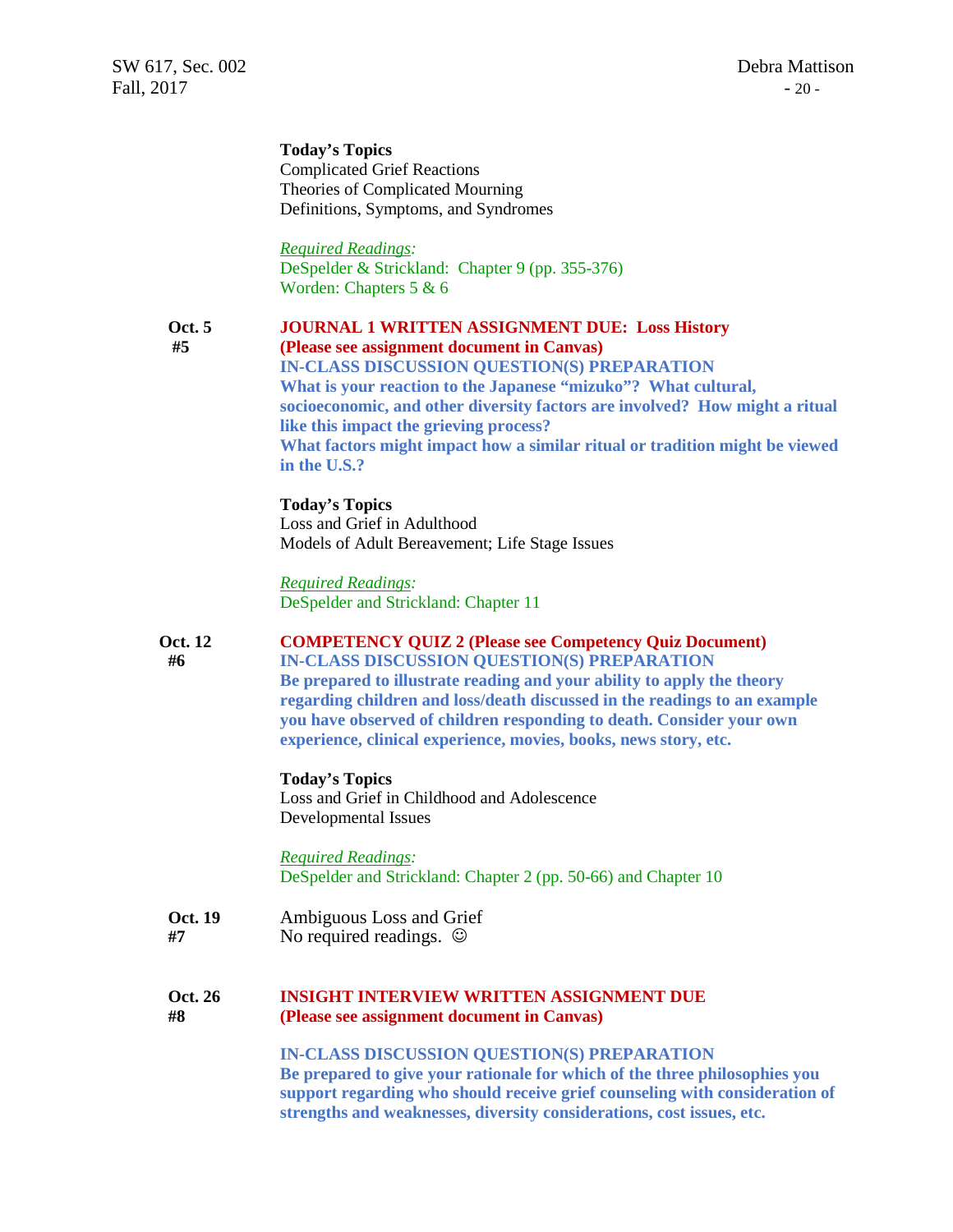#### **Today's Topics**

Clinical Intervention and Counseling Principles in Facilitating Grief

*Required Readings:* DeSpelder & Strickland: Chapter 9 (pp. 376-383) Worden: Chapter 4 Worden Chapter 8 (Optional)

#### **Nov. 2 IN-CLASS DISCUSSION QUESTION(S) PREPARATION**

 **#9 What impacted or surprised you most about the discussion of suicide in today's readings? What are risk factors and assessment areas to consider? What are your thoughts on your concepts from the readings to a specific example of violence in our world today and your ideas about reducing violence? What insights can you share about various forms of other traumatic losses discussed in the readings?**

# **Today's Topics**

Suicide: Theories, Influencing Factors; Risk Assessment Violence, Disasters, War, Genocide, Terrorism, PTSD

#### *Required Readings:*

DeSpelder & Strickland: Chapter 12 and 13 Worden: Chapter 7 (pp. 179-187)

#### **Nov. 9 RTAN JOURNAL 2 DUE: AD/DPOA**

**#10 (Please see assignment document in Canvas)**

I**N-CLASS DISCUSSION QUESTION(S) PREPARATION Consider an example in which you have seen an ethical conflict in your field placement regarding one of the four key ethical principles discussed in this week's readings?**

**After today's readings, thoughtfully consider how would you define "life" and "death" and be prepared to share this in class. What might impact our definitions? How might these diverse definitions impact the grieving process?**

#### **Today's Topics**

Ethical and Legal Issues Medical Ethics and Technology; Rights and the Dying Advanced Directives and End of Life Decision Making

*Required Readings:*

DeSpelder & Strickland: Chapter 4 (pp. 151-173) and Chapter 6

**Nov. 16 DIVERSITY LOSS AWARENESS PAPER Due #11 (Please read Assignment Instructions and Grading Rubric) Be prepared to verbally share a summary of your article and key learning points.**

> Grief and Diversity *Required Readings:* Chosen Diversity Article